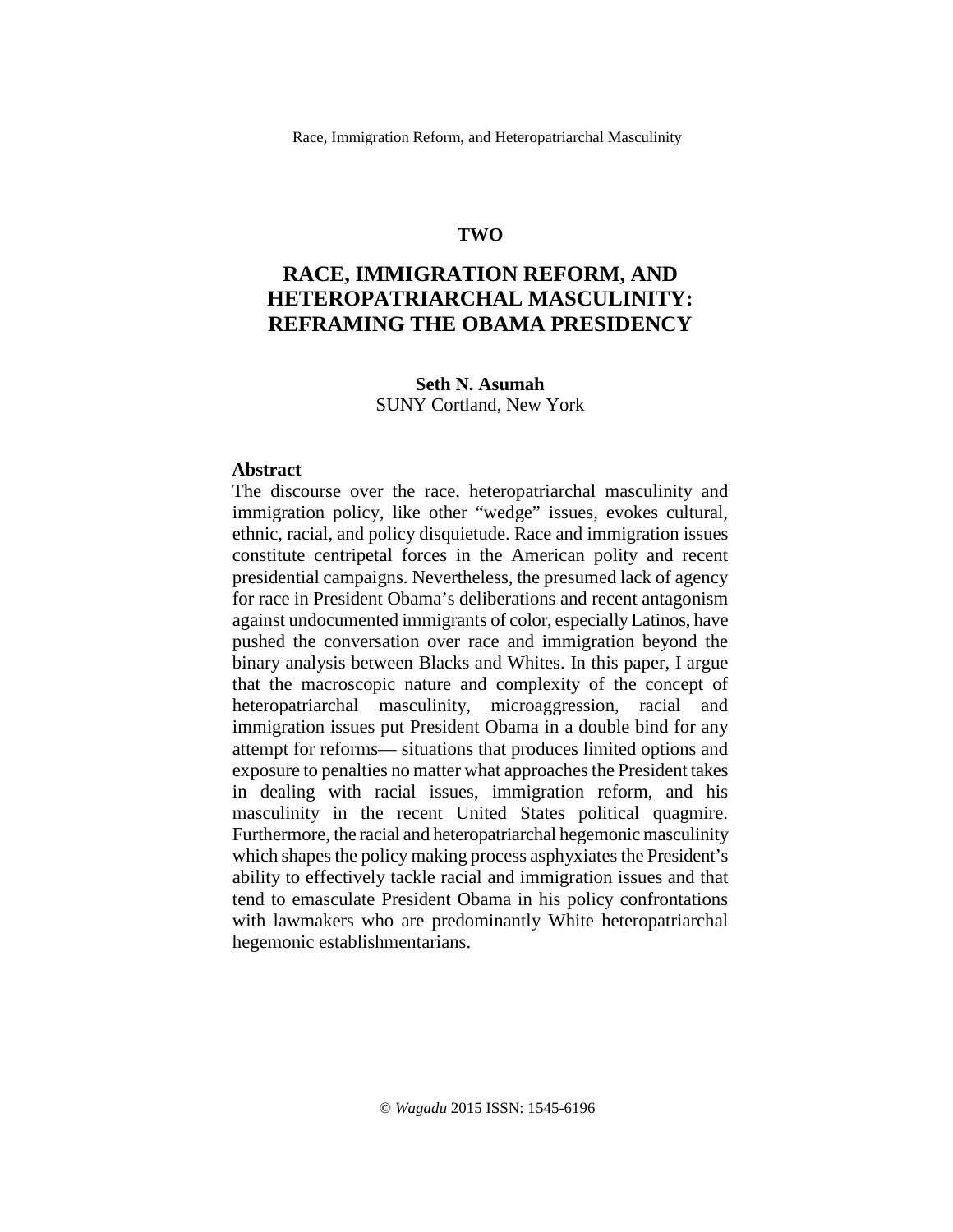*In the United States especially, race is a constitutive element of our common sense, and thus is a key component of our taken-forgranted valid reference schema, through which we get on in the world.* 

-A. Shultz and T. Luckman, *Cultural Theory,* 1974

 *"Respect" was what I heard over and over when talking with men…, especially black men. I interpret this this type of respect to be a crystallization of the masculine quests for recognition through public achievement, unfolding within a system of structured constraints due to class and race inequities.* 

-Michael Messner, *Politics of Masculinity,* 1979

*I argue that identities are grounded in social locations, and I make use of resources from hermeneutics and phenomenology to explicate the epistemic, the metaphysical and politically relevant features of identities…in social theory and practice*.

-Linda Alcoff, *Visible Identities,* 2006

*Immigration policy has long been controversial in the United States and has at times been used in openly racist ways. It has become even more controversial in the new century, as a plan proposed in Congress to both tighten border security and provide a path to citizenship for estimated 11-12 million undocumented aliens already present in the United States failed in 2007 amid opposition from both sides… Afterwards, for the first time, the United State began to construct a fence along with Mexico to keep people out its border.* 

-John E. Farley, *Minority-Majority Relations,* 2012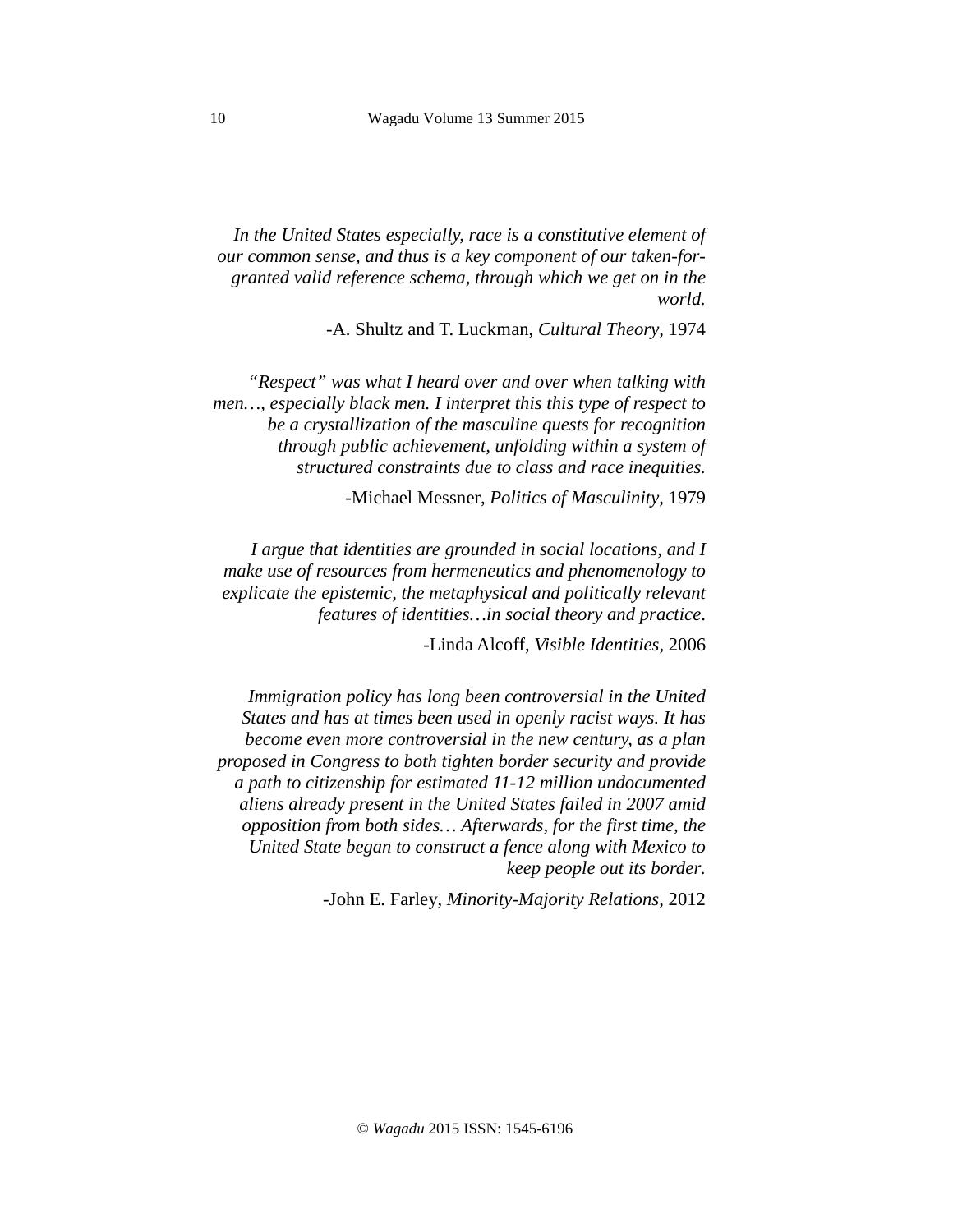## **Introduction**

Race, ethnicity and social identity are complex phenomena in the United States and the rest of the world. The discourse over race, heteropatriarchal masculinity and immigration policy, like other critical political issues makes racial analysis for the American presidency novel in the minds of many scholars. Yet, the lack of agency for race in President Obama's deliberations and immigration policy, tend to puzzle many socio-political observers. Recent antagonisms against undocumented immigrants of color, especially Latinos, have pushed the conversation over race and immigration beyond the Blacks/Whites paradigm. The euphoric prognosis about the Obama presidency, post-racialism, and the politics of change subsided in Obama's second year of office.

Even though many Americans were and are in denial, race was and still is a major conversation piece and the elephant in the room, when the President interacts with the United States Congress or engages in any public space. The issues of Obama's electability, reelection, respectability, masculinity, leadership style, policymaking and implementation and approval rating are all submerged in a convoluted discursive consciousness of the American people. The interlocutors of race, immigration narratives, and racial matrix of domination have reached a new level of contumacy, perhaps because of the President's racial identity and background. On January 27, 2010 after President Obama's State of the Union Address, Chris Matthew, MSNBC host, had this characterization of the President, "He is post-racial, by all appearances. I forgot he was black tonight for an hour" (Matthews 2010). Does this statement by interlocutors of race and racial issues in the United States such as Mathews mean anything to the racial narrative of the country? What has happened to racial categorization and group political consciousness of racial issues since Obama became president? Has White privilege, an unearned advantage for Whites because of their skin color and status, changed or have Blacks gained any privilege in recent times because of race? In order to answer these questions one has to interrogate racial history, racial group dynamics, identity politics, and group prejudice plus institutional power with reference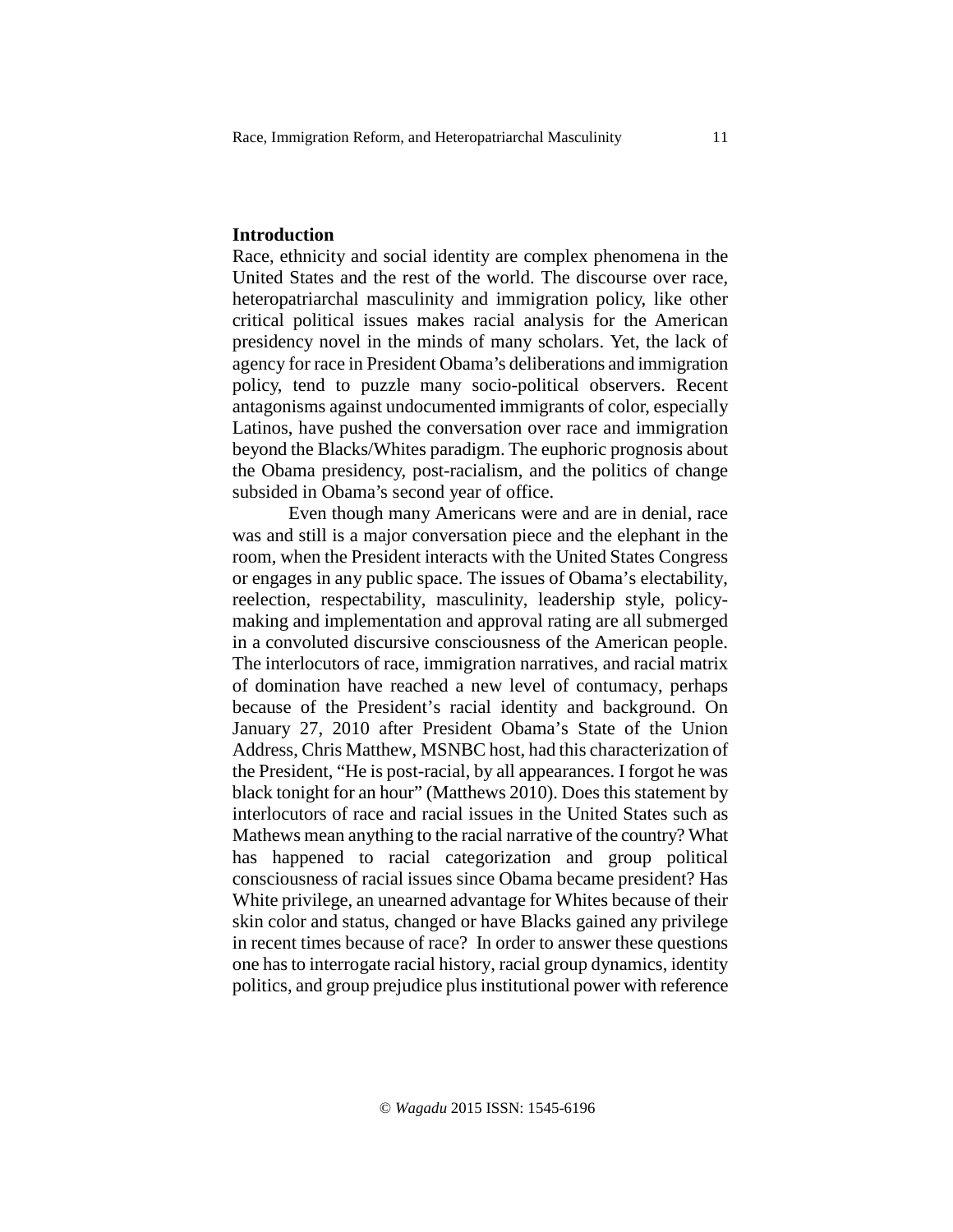to policymaking and implementation. Even though the President intentionally avoided the race question for the first six years of his presidency and had episodically made statements involving race, in his interview with the *New Yorke*r magazine he impugned:

> There's no doubt that there's some folks who just really dislike me because they don't like the idea of a black president… Now, the flip side of it is there are some black folks and maybe some white folks who really like me and give me the benefit of the doubt precisely because I'm a black president. (Remnick, 2014, p. 7)

Hitherto, President Obama's race combined with his limited dependence on the agency of race and the presumed challenge to his masculinity in the policy sphere, have called to question his position on racial issues and immigration issues, i.e. African American and Latino unemployment rates, the Louis Gates debacle, the Trayvon Martin case, Michael Brown's killing by police officer Darren Wilson, Ferguson, Missouri; questions about the President's recent "My Brother's Keeper" initiative to save boys and young men of color; the police chokehold killing of Eric Garner and nonindictment decision by the grand jury, even with video recording evidence; and presidential immigration action through an executive instrument. In the advent of the recent immigration policy reform myopia, the states of Arizona and Alabama have created their own "show me your papers" laws that tend to target people of color and challenge the president's executive authority in immigration policymaking and implementation. The agency of race permeates or these issues and topics. Yet, race is the elephant in the American polity that most people like to avoid because of the country's historical contradictions surrounding race and immigration.

Furthermore, the Obama Presidency and his policy initiatives are stifled because of the hegemony of heteropatriarchal masculinists in the American polity. Heteropatriarchal masculinity is a polity that is sustained and protected by the elite ruling class and predominantly middle and upper class males who define personal,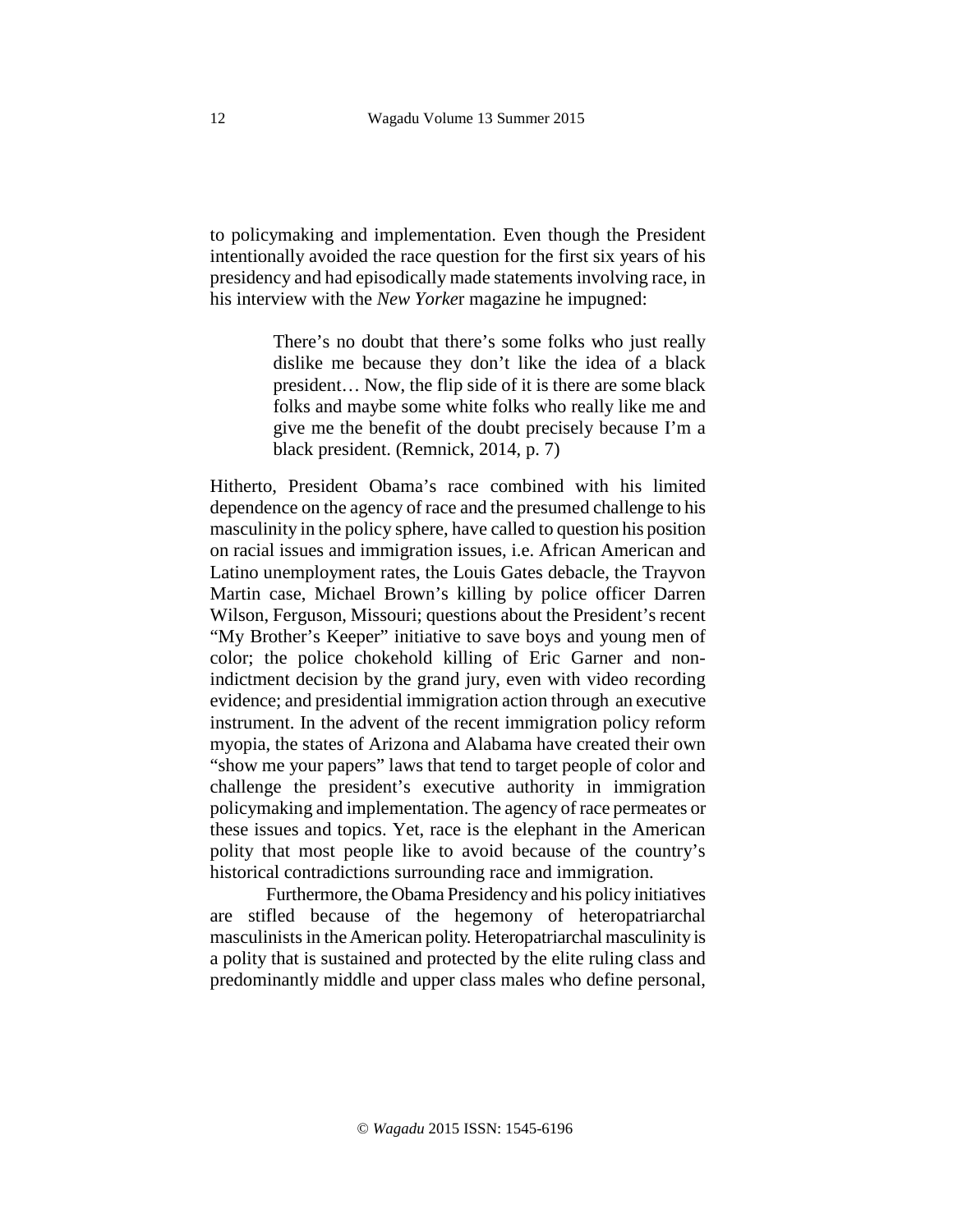professional, socio-economic and political issues based on the normalization of superordination of (White) men and subordination of others by perpetuating the matrix of domination and interlocking systems of oppression (see Harris, 2000; Hoagland, 1998; Smith, 2008). Both critical race theory and feminist theory will inform our analysis that heteropatriarchal hegemons depend on paternalism, devaluing of women's skills and role in the polity, and using legal and moral theory to exclude lesbians, gay, bisexuals, transsexuals, queer, questing, two-spirited, intersex, asexual and allies (LGBTQ2IA), and especially, Black males. The reawakening of heteropatriarchal masculinity under the Obama Administration and the intersectionality of heteropatriarchy, racism, classism and sexism produces a toxic condition for the politics of difference, thus affecting the Obama Presidency.

In the balance of this essay, I argue that the macroscopic nature and complexity of the concept of race, heteropatriarchal masculinity, microaggression, and immigration issues put President Obama in a double-bind for any attempt for decision making involving race and immigration policy reforms. Double-bind situations produce limited options and exposure to penalties no matter what approaches the President take in confronting racial issues, immigration reform, and a challenge to heteropatriarchal masculinity in the United States. Furthermore, racial and heteropatriarchal hegemonic masculinity, which shape the policymaking process asphyxiates the President for any attempt for decision-making and policy reforms. This asphyxiation tends to emasculate President Obama in his policy confrontations with lawmakers who are predominantly White heteropatriarchal hegemonic establishmentarians, whose interest in producing gridlocks and policy myopia is paramount.

To place this discussion in context, the usage of asphyxiation invokes a state of urgency in the United States, where especially, Black males, such as Eric Garner in Staten Island, New York, can be put on chokehold by White police officers until they die without much legal repercussion. The last call for help Mr. Garner made was "I can't breathe." Nevertheless, it is not only ordinary Black males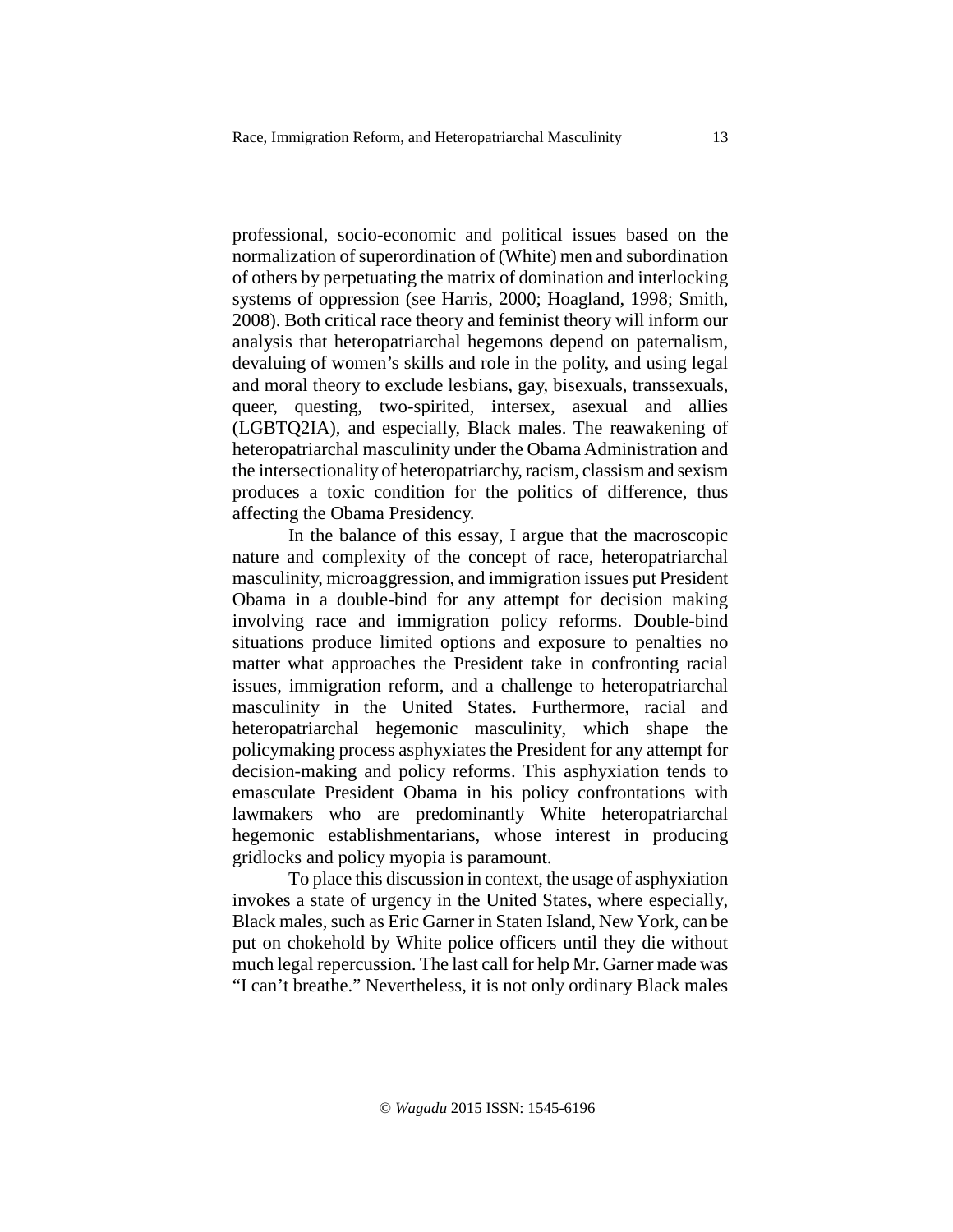that are suffocated to death, but the Commander–in–Chief of the United States who happens to be a Black man also suffers from political asphyxiation because of the systemic heteropatriarchal hegemonic political manipulation of predominantly White policy makers who have thwarted the President's policy initiatives. Asphyxiation is therefore an evocative and symbolic concept of the totality of the recent Black condition in the American polity (W. Casper (Photographer-@CWS),

[https://twitter.com/jimmybear2/status/541364733430235137;](https://twitter.com/jimmybear2/status/541364733430235137) retrieved: 05/22/2015).

This essay is intended to make some theoretical contributions to the study of the presidency and heteropatriarchy by interrogating the Obama presidency and how it could serve as a microcosm for examining identity politics, institutional policymaking, and the intersectionality of race, gender, masculinity, class and their impact on racial and immigration issues. Yet still, President Obama is viewed as occupying a failed heteropatriarchal maculinist position because of his personal experience, which embodies the Black experience and immigrant characteristics. (Arend Van Dam, 2014, *[http://www.cagle.com/2014/12/i-cant](http://www.cagle.com/2014/12/i-cant-breathe-3/)[breathe-3/](http://www.cagle.com/2014/12/i-cant-breathe-3/) )*

### **Race and Racism Revisited**

The literature on race and racism is impressive. Many Americans could write books about race and racism with little trouble because of the United States' history with these concepts. The concept and texts of race and racism are already grounded in the cognitive structures of most Americans and they elicit racial groups' moral character. Americans have been put into racial categories for convenience since recorded history. The first census in the 1790 developed a racial classification scheme and the following twentytwo censuses have not been any different. The statistical races and the social construct of race continue to dominate American lives. These categories of race have taken on forms of their own, shaping our precepts, norms, cultures, policy, and patterns of political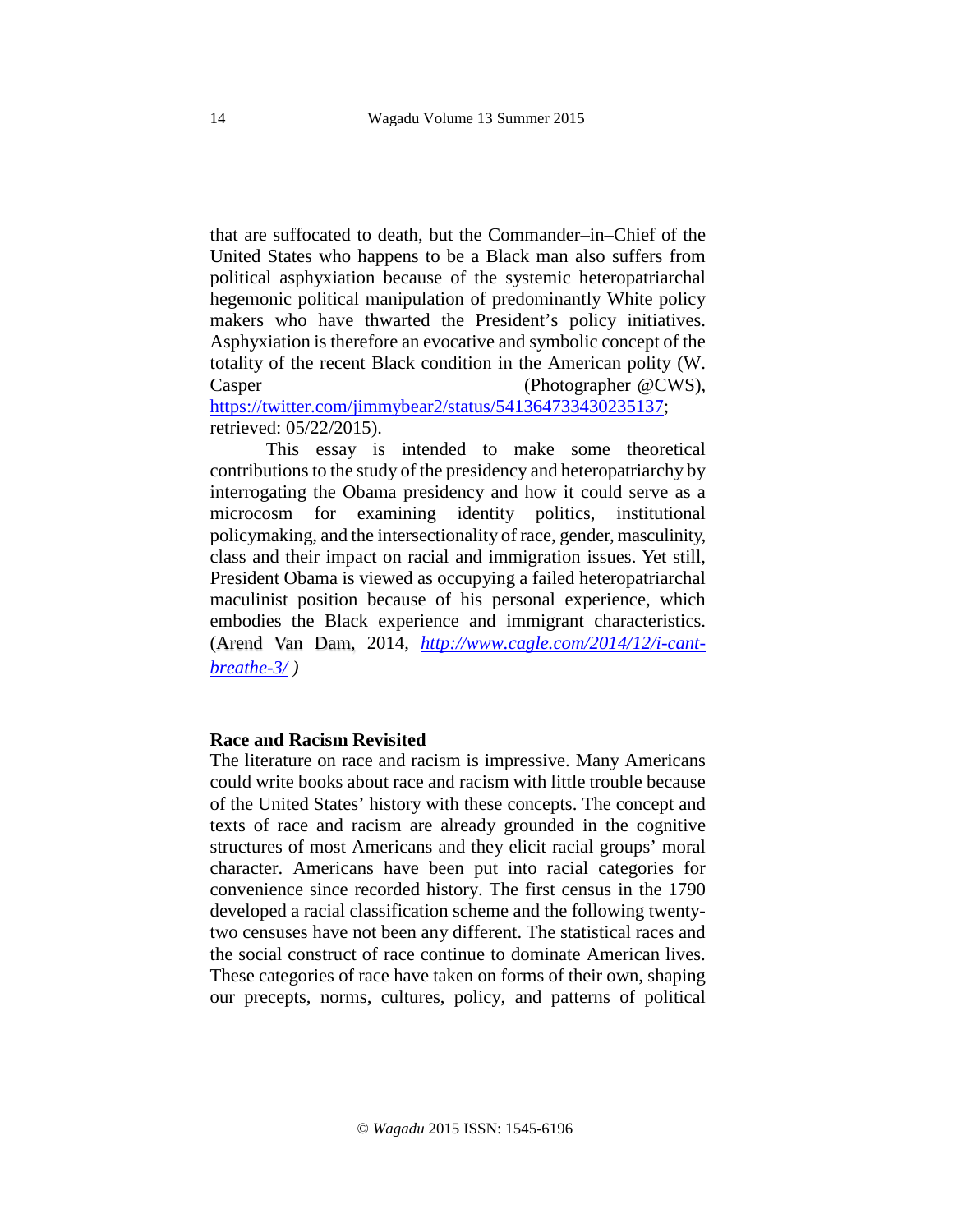interactions. So, in the American polity, race matters. Race plays a critical role in individual endeavors and political ones. If the implications for race on the presidency and immigration policy remain unquestioned, the results could be overpowering and debilitating racial problems for the totality of the American populace.

To negate the adverse effects of race, one must understand the meaning of it as a social construct. Omi and Winant (2015) define race as a "concept which signifies and symbolizes social conflicts and interests by referring to different types of human bodies" (p. 110). Though the human bodies referred to in this definition implore characteristics of humans associated with biological phenotypes, these organisms maintain sociohistorical and political properties as a result of their selection and operation in any society. For instance, in American history, under the Supreme Court ruling of *Dred Scott versus Sanford* (1857), Blacks were only considered as pieces of property, not quite human. The status of Blacks in the American polity has been defined by the society, and now Blacks are accepted as "somewhat coequal" of Whites. If the definition and selection of race depend on a political process, then race itself is an "unstable" concept, constantly changing with the political process and it is concomitant with groups' competition to sustain their interests or resolve conflicts. Issues concerning racial categories, for the above mention reason, will continue to be sociopolitical. The racial categories and hierarchy propounded by the power holder at the inception of this country (USA) created a White ruling class that benefited from the structures of race and racial interactions. As Feagin (2014) alludes, "People do not experience 'race' in the abstract but in concrete reoccurring relationships with one another" (p. 13). Superordinate races therefore benefit from racial arrangements that place them on the apogee of the racial hierarchy, while subordinate groups and races are reduced to the status of the oppressed and the disenfranchised.

 The origins of America's rejection of other peoples (races) could be traced from European racial reasoning, what Cornell West (1994) describes as "a division of deceptive consensual racial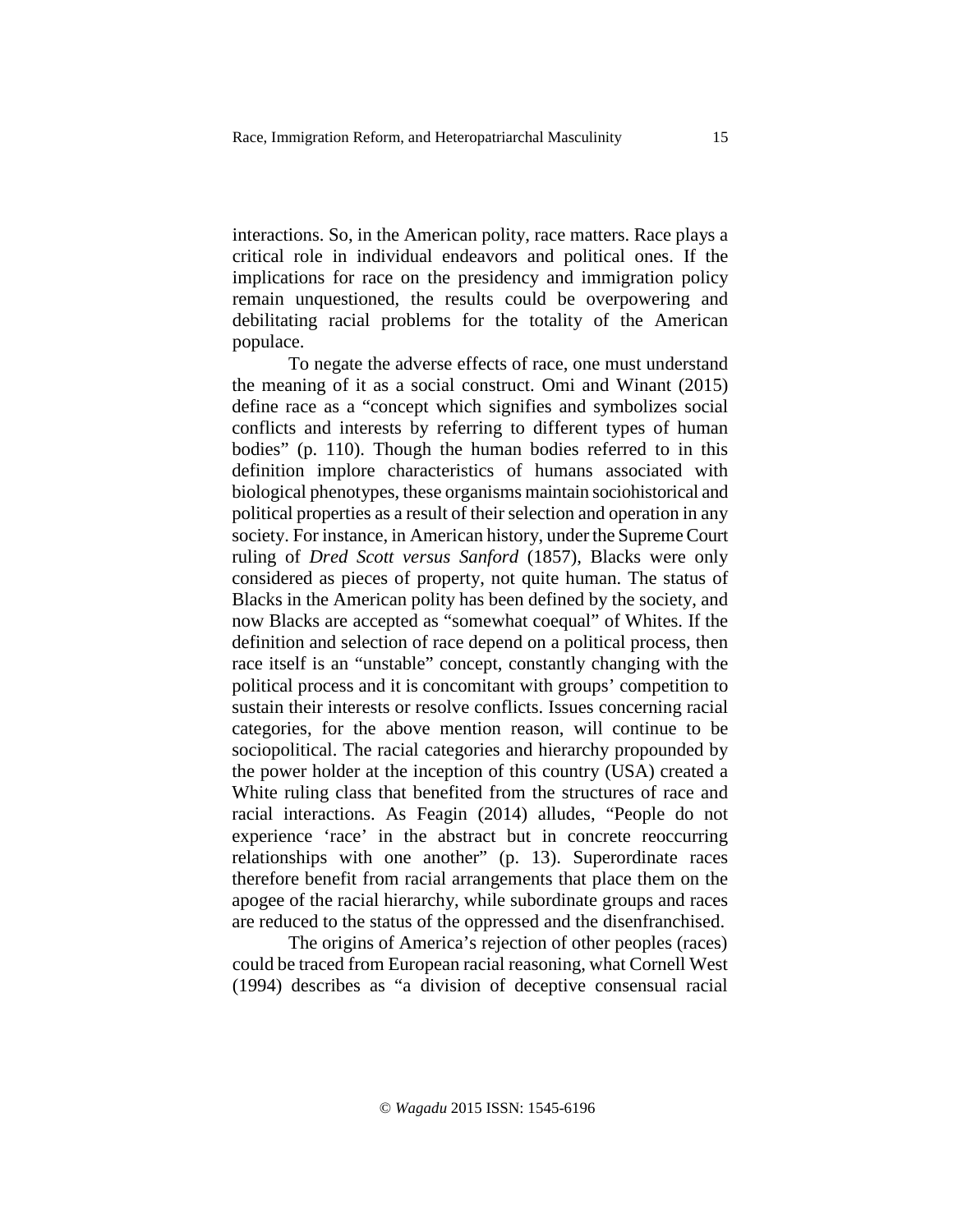position based on the history of domination and subjugation of one race over another..." (p. 8). When Carolus Linnaeus (1735), the Swedish botanist and European father of taxonomy, wrote his essay titled "Systema Naturae," he created a racial position for Whites in his hierarchy of human classification with the White race at the apogee of that pyramid and Blacks at the bottom (pp. 5-60). Count Arthur De Gobineau (1854), the French diplomat and scholar, maintained a similar sociopolitical position on the concept of race when he published his work, "Essay on the Inequality of Race." He was providing a synopsis and amplifying the ideas of the then Euro-American perception on race (pp. 2-15).

Reginald Horsman (1995) correctly recapitulates:

In the first half of the nineteenth century many in the United States were anxious to justify the enslavement of the blacks and the expulsion and possible extermination of the Indian. The American intellectual community did not merely absorb European ideas; it also fed European racial appetites with scientific theories stemming from the supposed knowledge and observation of blacks and Indians. (p. 3)

Yet, the science Horsman talks about was nothing more than pseudoscience to justify White hegemonic thinking and attitude. Dewey (1940) writes about Thomas Jefferson, one of the authors of the declaration of American independence from Great Britain who asserted, "In memory they are equal to whites, in reason much inferior... I advance therefore... that the blacks, whether originally a different race, or made distinct by time and circumstances, are inferior to the whites" (p. 52). Such pseudoscientific characterization of race even by an American president was easily transformed into socioeconomic and political privilege for Whites. Racial formations are therefore not natural. They are constructed by societies to affirm racial positions for public policy agendas. Race is currently understood as a sociohistorical and political concept.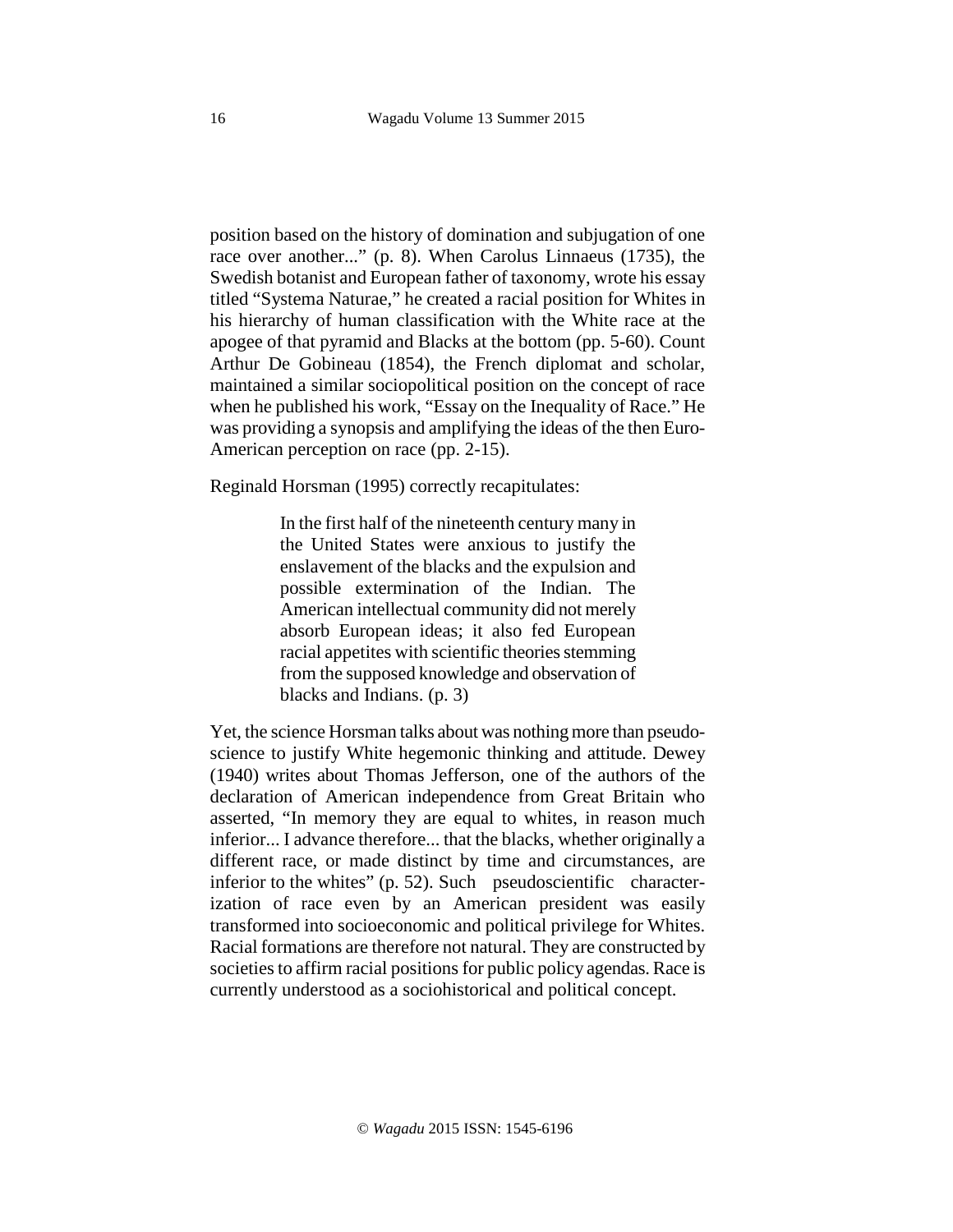Many students of race tend to confuse the concept of race with that of ethnicity. The English word "ethnic" is derived from the Greek *ethnikos*, the adjectival form of ethos, meaning "a nation." Later, the meaning of ethnos evolved to become paradigmatic for conceptualizing groups of different humans in the 1920s and 1930s (Asumah and Anumonwo, 2002). Ethnicity emerged as a conceptual challenge to the prevailing biological approach to race which made people of the Black race inferior. Ethnicity has been used as a tool for ethno-nationalism and ethnic-cleansing in recent times. Ironically, in America, many Whites refuse to associate themselves with the term "ethnicity." For some obscure reason, Whites on most college campuses do not associate with the term "ethnic group." Whenever one hears the term "ethnic students," it is easy to associate it with Blacks, Latinos, Native Americans or some groups other than White. The statistical races constructed conveniently by the United States government are White, Black, American Indians, Asians and Native Hawaiian/Pacific Islanders, all based on the color scheme of 18th Century thinking of natural scientists and the color choices of white, black, brown, yellow, and red (Prewitt, 2013, p. 6).

What then is Ethnicity? Ethnicity is an affiliation or classification of a self-conscious group of people who share similar racial, kinship, cultural and linguistic values (Barndt, 1991, p. 5). Ethnicity is a sociocultural phenomenon. Ethnic stratifications occur in multiethnic societies where a hierarchical arrangement of ethnic groups could emerge as one group establishes itself as a superordinate group, with power to shape the nature of ethic relation. Within both Black and White races there are different ethnic groups. The politics of difference and racial categorization present their own ambiguities in defining what is race and what is not. Latinos, for instance, are not considered a race in this connection. Latinos are ethnic groups within the Black and White races. Yet, one must not confuse Latinos as exclusively mixed race people.

Racism and all other "isms" operate on a common premise. Most "isms," including racism, have a control group that exercises power and privilege, and a target group that is dominated,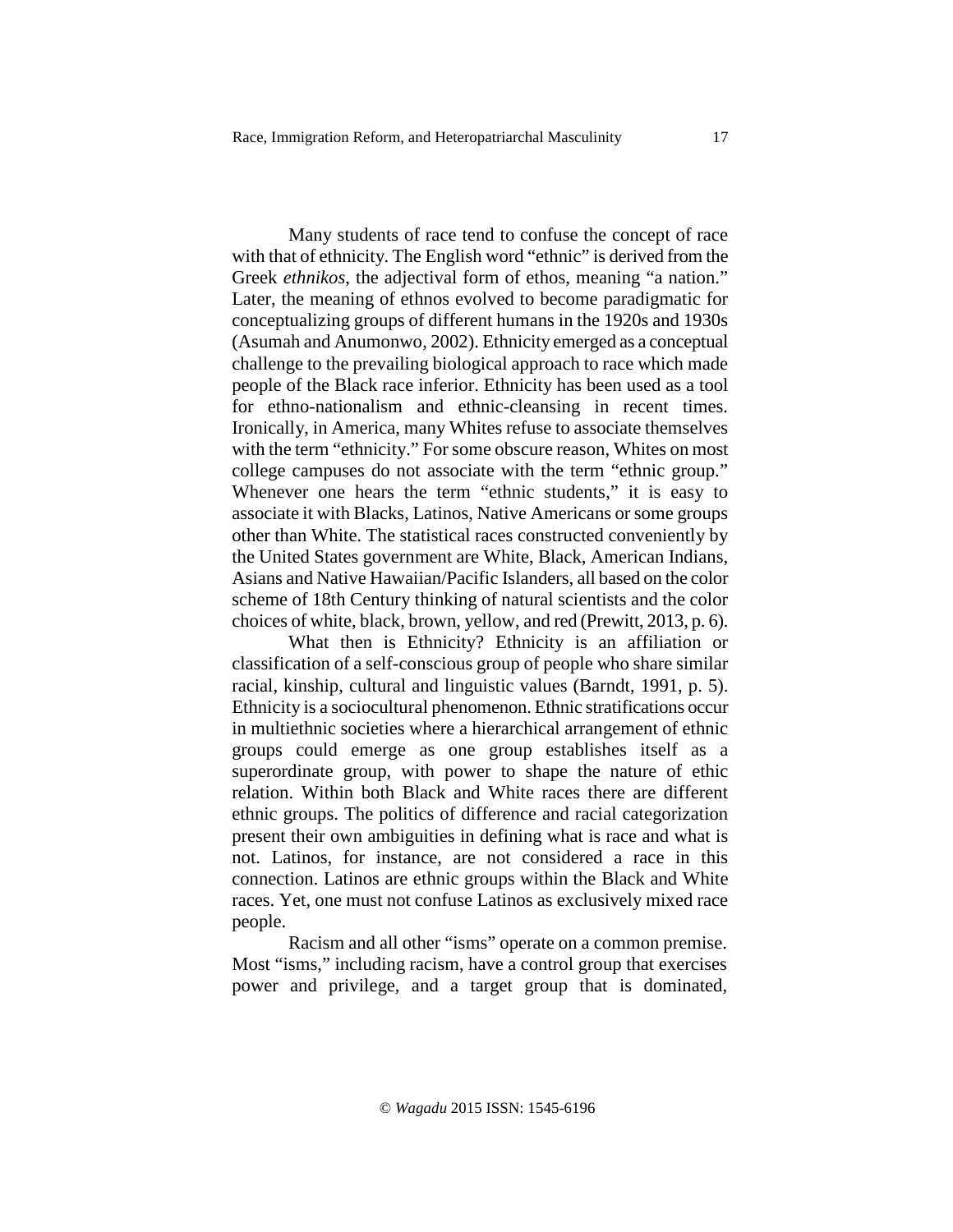subjugated, and marginalized in resource and power distributions. Racism does not only rest on individual action and ignorance. Institutional powers make racism viable. From Main Street to Wall Street, Whites control the institutional structures of power. From the village council to the national government, the same group has the marginal propensity to make most policies in America. The recent (2014) grand juries in Ferguson, Missouri and Staten Island, New York that made the decisions not to indict White police officers who killed Black men in both cases were predominantly White. Given these premises, and by making reference to racism as group prejudice plus institutional power, Whites in America control and maintain the dominant structures of power to impose their will upon other groups and therefore benefit from racism. Certainly, not all Whites are racists, but every White person implicitly or explicitly participates and benefits from the system that racism fosters. Furthermore, White supremacy harbors the most toxic forms of racism such as the Rodney King beating, the Jasper, Texas killing of Mr. Byrd, the killing of Michal Brown and the chokehold killing of Eric Garner in 2014.

Peggy McIntosh (1988) informs her readers about the historical "White Privilege" that White America has over the rest of the general populace. McIntosh is particularly clear about this "unearned" privilege for Whites in America (p. 2). With these privilege and power, Whites are in a better position to solve America's racial problems by developing a positive White identity. This is not a crusade to push undue responsibility on White Americans and their image development. However, it is a truism that White Americans constantly fail to acknowledge their race as a group phenomenon, and that Whites, as a group, maintain an "unearned privilege" to tackle America's racial problems. Once Whites, including the heteropatriarchal hegemons, have developed a unified, positive group identity, they can effectively shape public policy regarding racial issues.

American presidents who have confronted issues and problems concerning race and racism intentionally, as a policy agenda, have usually transcended the universality of whiteness and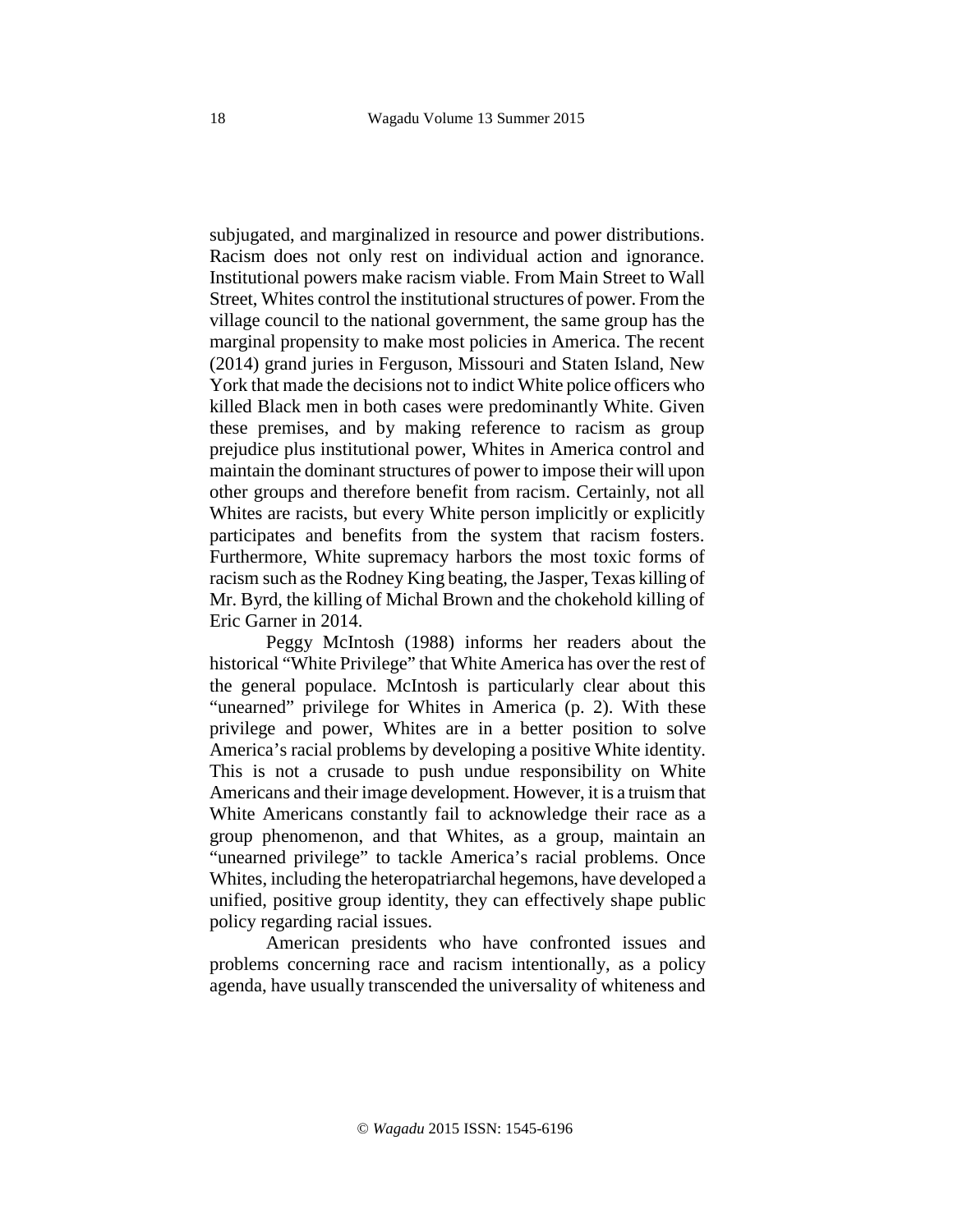spearheaded civil rights and human rights initiatives. Yet, the American presidency is an institution that has historically been submerged in racism. Most of the Founders were racist and political scientists have developed models for categorizing the intensity, scope and a president's racial reasoning, actions and policy goals to determine whether a president is a racist or not. Content analysis of what presidents have said in private about race and their policy agendas on race could help one determine whether the president was/is a white supremacist, racist, racially neutral, racially ambivalent, and antiracist (Smith, 2010). Presidents who fit the White supremacist model believed or believe that Black people are innately inferior to Whites. American presidents from 1789-1869 (Washington, Jefferson, Madison, including Abraham Lincoln (1861-1865), who appeared as both a White supremacist and antiracist after his policy on slavery, had maintained a racist, heteropatriarchal polity. President Woodrow Wilson (1913-1921) and Richard Nixon (1969-1974) were both Whites Supremacist and racists according to this model.

Racially neutral presidents had/have no concrete position on race and racism. President William McKinley (1897-1901) and William Taft (1909-1913) could be categorized as racially neutral. Interestingly, President Obama (2008-2016) at the inception of his presidency could be considered a racially neutral president. Racially ambivalent presidents vary from racially neutral to antiracist. President Ford (1974-1977), Reagan (1981-1989), Bush (1993- 2000) Bush (2000-2008), and Obama (2008-2016) are examples of presidents who did/could not take a clear position on race and racism. Anti-racist presidents exhibit behavior and actions that are aimed at dismantling racism and racial subordination. Included in this category are president Lincoln (who appears twice in the chart because of changes in his utterance and actions), Grant, Truman, Kennedy, Nixon and Clinton. The Obama presidency might change by the end of his term in office (2016) but the time is not right to perform a premature autopsy on his racial policies.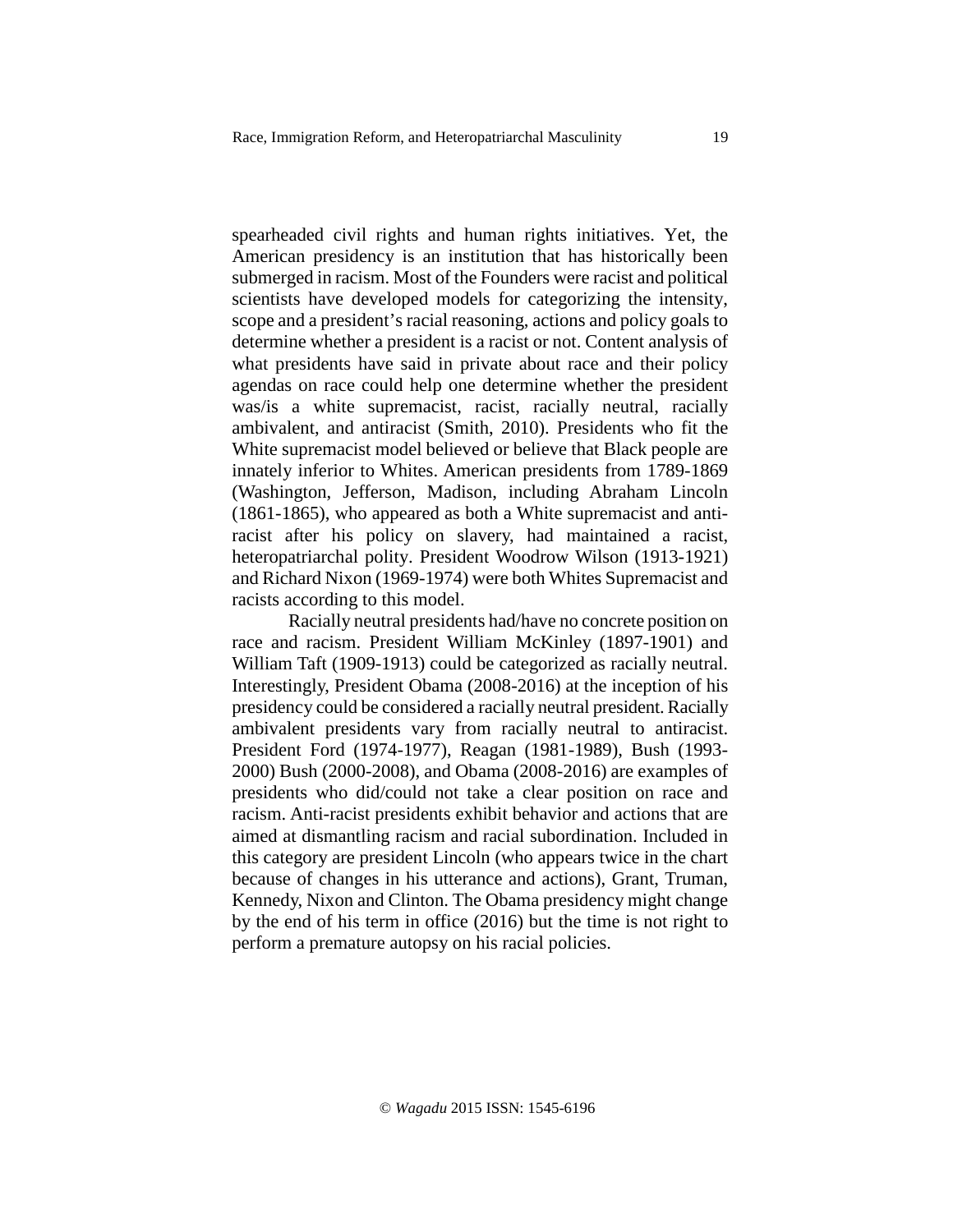# *A typology of the American President: Samples of Presidents and Categories for Racial Attitude/Behavior and Policy Action (Modified version of Smith's (2010) typology).*

| White<br>Supremacist                  | Racist                                        | Racially<br>Neutral                     | Racially<br>Ambivalent                          | Anti-Racist                                     |
|---------------------------------------|-----------------------------------------------|-----------------------------------------|-------------------------------------------------|-------------------------------------------------|
| George<br>Washington<br>$(1789-1797)$ | George<br>Washington<br>$(1789-1797)$         |                                         |                                                 |                                                 |
| Thomas Jefferson<br>$(1801-1809)$     | <b>Thomas</b><br>Jefferson<br>$(1801 - 1809)$ |                                         |                                                 | Abraham Lincoln<br>$(1861 - 1865)$              |
| Abraham Lincoln<br>$(1861 - 1865.$    |                                               | William Taft<br>$(1909-1913)$           | Ronald Reagan<br>$(1981 - 1989)$                |                                                 |
|                                       |                                               |                                         | George W. Bush<br>$(2000 - 2008)$               | William Jefferson<br>Clinton<br>$(1993 - 2000)$ |
|                                       |                                               | Barack Hussein<br>Obama (2008-<br>2016) | <b>Barack Hussein</b><br>Obama<br>$(2008-2016)$ | <b>Barack Hussein</b><br>Obama<br>$(2008-2016)$ |

#### **Identity Politics, President Obama, and Heteropatriarchy**

The 1790 first United States census developed a racial classification scheme which differentiated race and ethnicity, and promoted the idea of colorism. Racial groups were color-coded; White and Black, and yet brown, yellow and red are colors that have been associated with Latinos, Asians and Native Americans in American history. In the 2010 United States Census, Obama's racial identity and racial reasoning were tested. President Obama, even though a mixed race person, identified with Black because the President contended he was socialized as Black even when he resided with his White mother and grandparents when his Black father left the United States to Kenya. To the over seven million mixed race families in the United States, the President's failure to acknowledge his mixed race identity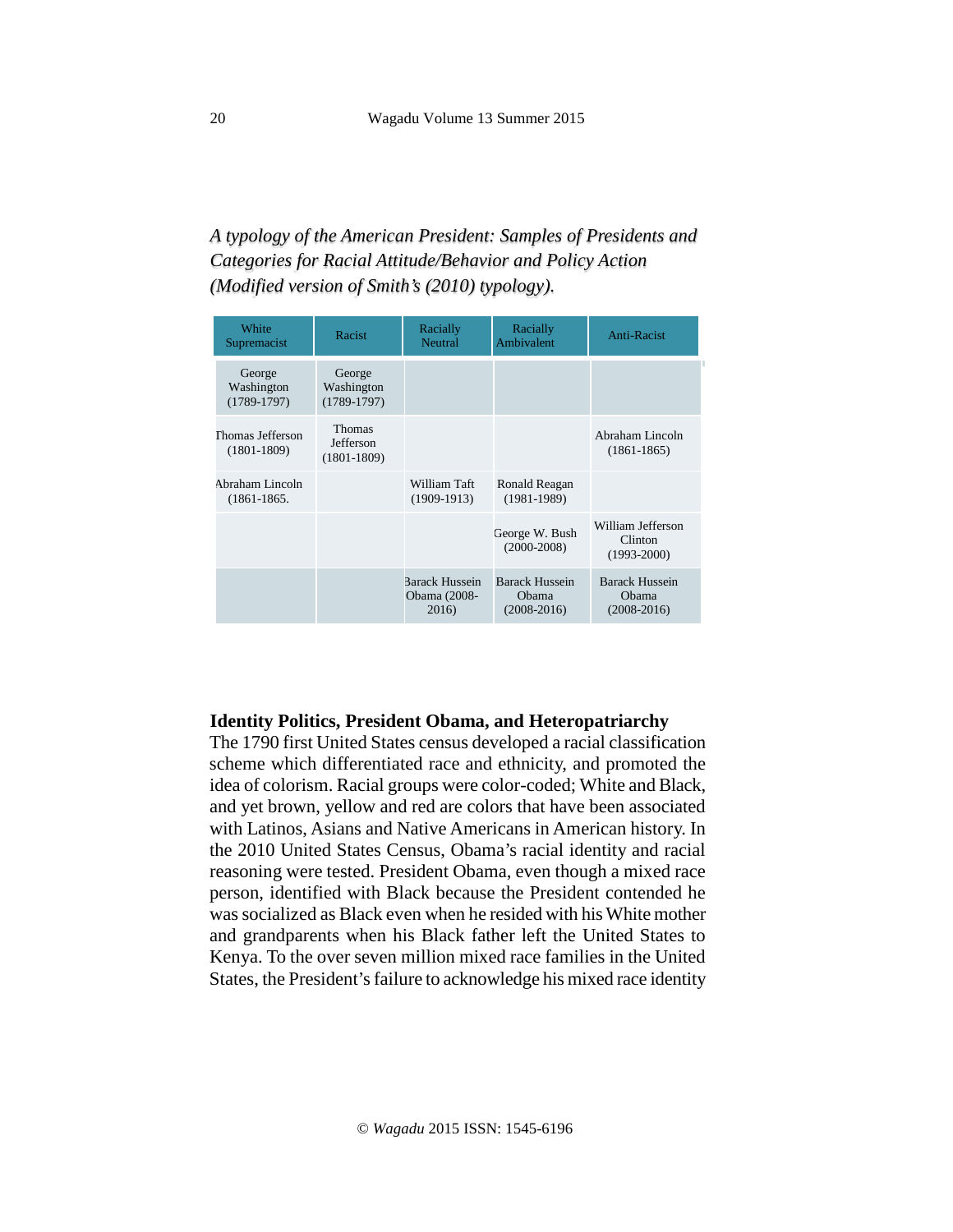was a blow to their own group political consciousness. The important question here is whether Obama's particular attachment to his Black identity inhibits his leadership capabilities and coalition politics. Do issues concerning individual identity captured in terms of identity-based movements and identity politics change in presidential politics? The answers to these questions are indubitably affirmative in most racialized societies. Capitalism by its composition, nature, and dynamics at its inception, sustained social ordering based on racial and gender categories, identity markers, supported by resource and role distributions. Capitalism therefore strengthens identity politics and heteropatriarchy.

Nathan Glazer and Patrick Moynihan (1963) argue that strong ethnic identities and identity politics emerge because of the politics of exclusion. When groups are excluded and remain invisible to the superordinate culture, they come together to strengthen their affinity. Feminist theory informs our knowledge on gender identity formation, which is usually a byproduct and condition of oppression (Alcoff, 2006). Nevertheless, Schlesinger (1991), Hollinger, (1997) and Fraser (1998) argue against social identity and how these social identities may create political liability, cause separatism and reification, and contribute to group think, which limits the individual's ability to be creative. However, in a racialized society where Whiteness possesses the privilege of defining others, should identity politics matter to those who think particularism subverts the universal?

Some interlocutors of identity politics, such as Schlesinger (1991) and Fraser (1998) maintain that identity group formation disunites a nation state and that the politics of identity are a plot by intellectuals to mystify the dynamics of race relations and dislodge the uniculturalists agenda of patriotism. Both of these scholars believe that a strong social identity may have political liability. Would that be a reason for President Obama to distant himself from identity politics? Could there be a reverse social liability if one avoids identity politics but he/she could be identified by groups and institutions with a particular identity which that person attempts to avoid? This discussion is somewhat submerged in binary analysis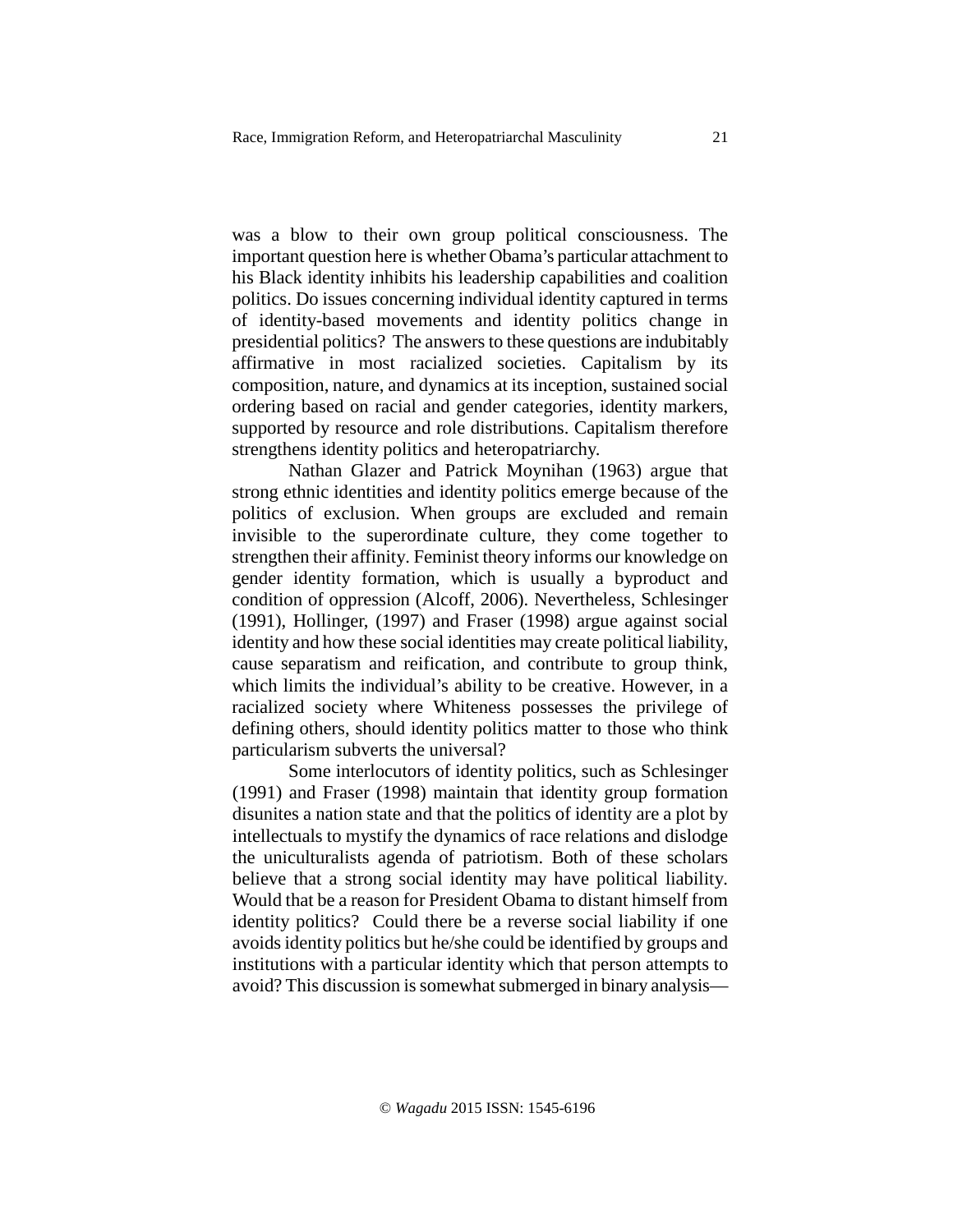Black and White America, even though other minority groups such as Latinos are becoming the majority of the minority groups. What does that do to the traditional Black-White model of racial analysis?

**The Black/White Paradigm and Race Relations under Obama**

The discourse over social justice and race has been dominated by the Black/White binary model. Some interlocutors of race and racism advocate examining racism beyond the Black /White paradigm. One can easily say that the Black/White model contains what Elizabeth Martinez calls "the devils of dualism"—the irreducible oppositional elements of good and evil, mind and body, civilized and savage (Martinez, 2010, p. 98). However, the model accurately describes the American psyche in race relations. Scholars, including Elizabeth Martinez (2010), Linda Alcoff, (2006), Frank Wu (2002), Richard Delgado (1996), Elaine Kim (1993), maintain the position that race and ethnic issues must stand scrutiny beyond the historical Black/White model because the United States is much more diverse and discourses over race become color-restrictive if continue to utilize the Black/White model.

 Countering the camp that would like to move away from the Black/White binary model are Mary Frances Berry (1980) and John Hope Franklin (1992), who contend that the Black /White paradigm is meaningful, pragmatic and historical. African American exceptionalism, cross-over experiences, unfinished civil rights issues, and the fact that the Black/White paradigm cannot be blamed for Asian and Latino immigrant problems is paramount for using the model for analysis. It is important to note the fight overs this paradigm is championed by that Latino and Asian American scholars on one side and Black/African Americans on the other. One may think these scholars are competing in oppression Olympics to determine who is more oppressed. Yet, this author finds a new twist to the Black/White model. More recently, the model has shifted from Black/ White to Black, White and Blue, as police (blue) brutality has taken on its own institutional framework in dealing with Blacks and especially Black men, i.e. Amadou Diallo, Patrick Dorismond, Ousmane Zongo, Timothy Stansbury, Jr., Sean Bell,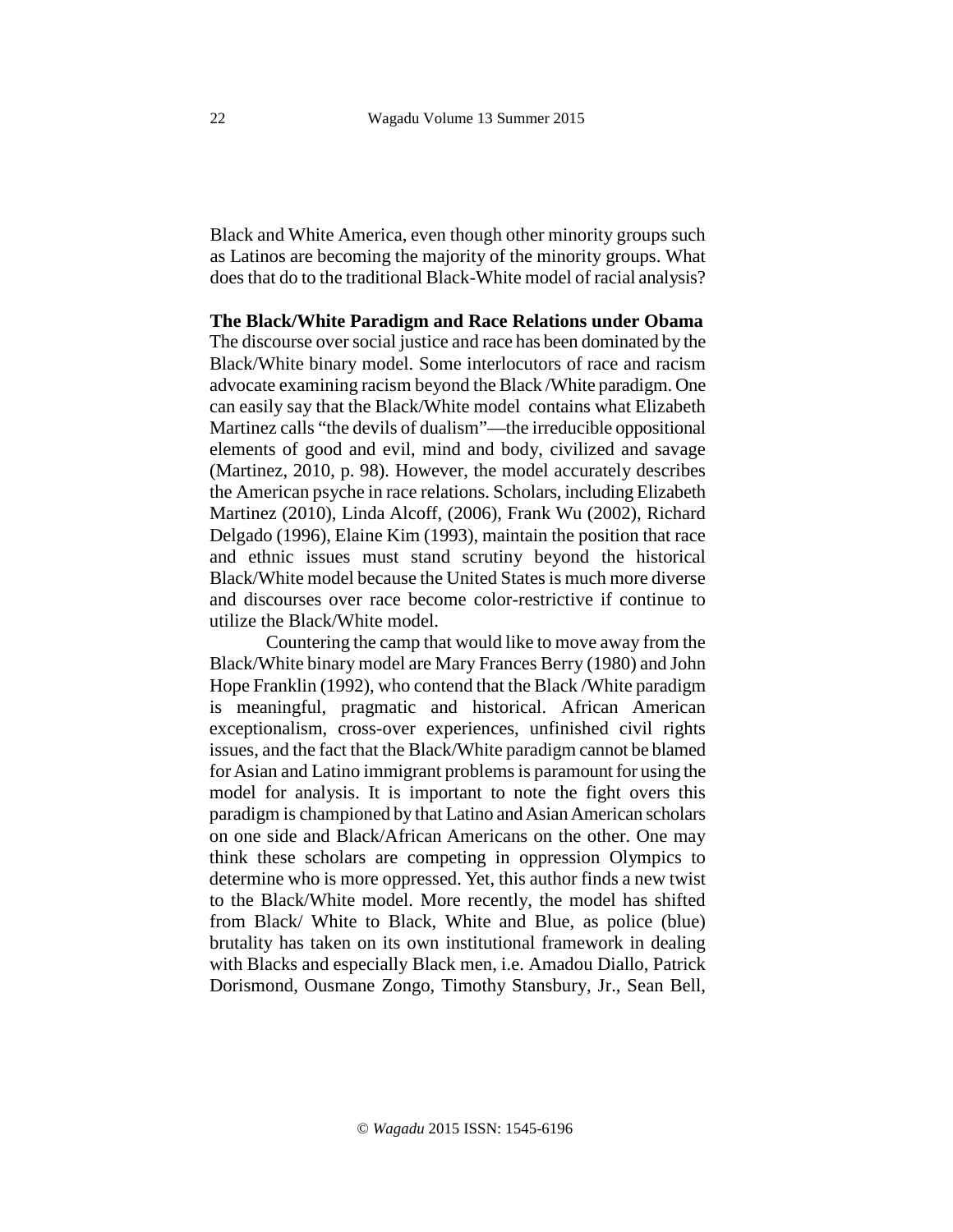Michael Brown, Eric Garner, and Freddie Gray have all suffered from the lethal force of police brutality (M. Wuerker (Cartoonist), 2015,"The-Color-of-Justice"

[http://www.awesomelyluvvie.com/2014/12/stages-injustice-against](http://www.awesomelyluvvie.com/2014/12/stages-injustice-against-black-people.html)[black-people.html;](http://www.awesomelyluvvie.com/2014/12/stages-injustice-against-black-people.html) Retrieved: 05/22/2015).

President Obama has responded differently to each of these racially tragic issues in the United States. When Harvard University professor, Henry Louis Gates, Jr., was arrested by a White police officer, James Crowley, for attempting to break into his own home and for disorderly conduct, the President mentioned on national television that the White police office has "acted stupidly" and racism is "deeply rooted" in the American society (CNN.COM, 2009). A "Beer Summit" brought President Obama, Professor Gates and Sargent Crowley together to discuss one of the major problems in the United States—racism. Most interlocutors of race were not appreciative about a "Beer Summit" and the photo opportunity. The President himself tried to dispel the characterization of the meeting over racial issues as a "Beer Summit." Unfortunately, the imagery was worse—The President toasted the two adversaries, Professor Gates and Sergeant Crowley, with a chilled mug and Bud Light. Professor Gates enjoyed the occasion with Sam Adams Light and Officer Crowley had his day on the White House lawn with Blue Moon beer (Feller, 2009). Many observers believed that the President made light of a serious issue such as racism by conducting a "Beer Summit" with a "light" beer. The imagery and symbolism read into the "summit" were somewhat disturbing for race scholars and those who have suffered racial prejudice and discrimination in the United States (P. Souza , 2009 (Photo by Chief Official White House Photographer),

[http://www.nydailynews.com/news/politics/post-beer-summit](http://www.nydailynews.com/news/politics/post-beer-summit-advocates-hope-president-obama-begins-real-discussion-racial-profiling-article-1.396509)[advocates-hope-president-obama-begins-real-discussion-racial](http://www.nydailynews.com/news/politics/post-beer-summit-advocates-hope-president-obama-begins-real-discussion-racial-profiling-article-1.396509)[profiling-article-1.396509.](http://www.nydailynews.com/news/politics/post-beer-summit-advocates-hope-president-obama-begins-real-discussion-racial-profiling-article-1.396509) Retrieved: 05/22/2015).

In the cases of the killing of Trayvon Martin, Lennon Lacy, Michael Brown and Eric Garner, the analytical framework has moved beyond the Black-White model and it has developed a newer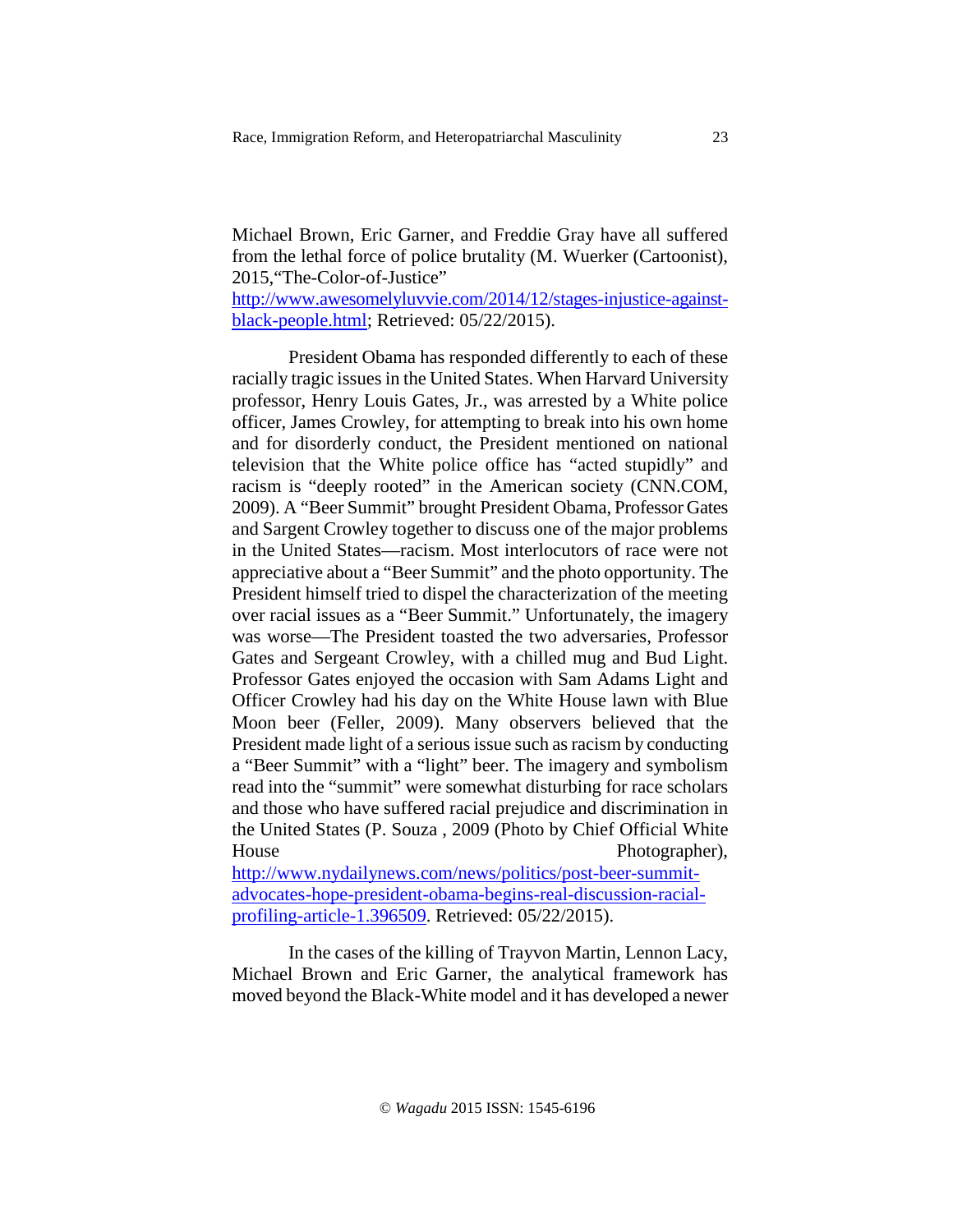dimension of "blue" for the police, so far as justice is concerned. As Commander-in-Chief of the United States and the Chief Executive Officer of the country, who happens to be a Black man, should he stand aside and watch while many Black men are being killed for things that are not worth dying for? What happens to law-governing multicultural nations and the oppressed when White police officers are not charged with a crime by a grand jury for killing a Black men and the two top government officials in the country to deal with the brutality against Black men are also Black men—President Obama and Attorney General Eric Holder (before he resigned from the position)? Even though some observers think race should not become a factor in the cases above and it should be all about justice, it is indubitable that race motivated the White police officer to profile and kill Black men. Race motivated the grand jury not to indict and race demotivated both President Obama and ex-attorney general Eric Holder to be somewhat silent over the critical issues of the killing of Black boys by White police officer and predominantly White grand jurors voting not to indict the officers.

In all these brutal killings, the President's position and his race tend to asphyxiate him from acting. In commenting about the brutal killing of Michael Brown in Ferguson, Missouri, President Obama and Eric Holder's inaction, Luke Visconti of *DiversityInc.* asserts, "In essence, you 're asking two Black men to urge calm amongst the mainly Black constituency, after that constituency was subjected to extreme, persistent, and racially biased law enforcement. … I don't think it's fair to ask President Obama or Attorney General Holder to cover for all the nonsense in Missouri" (Visconti, 11/25/2014, p. 1). Yet, in the Eric Garner police chokingdeath case of another Black man by White police officers in Staten Island, New York, which was recorded by a number of by-standers, President Obama said, "My tradition is not to remark on cases where there may still be an investigation" (CNN.COM, 2014). Nevertheless, what is confusing is that the President has been commenting on cases without concrete administrative action. He commented on the skip Gates issue, Trayvon Martin, Michael Brown and even on the Eric Garner case. In order to continue his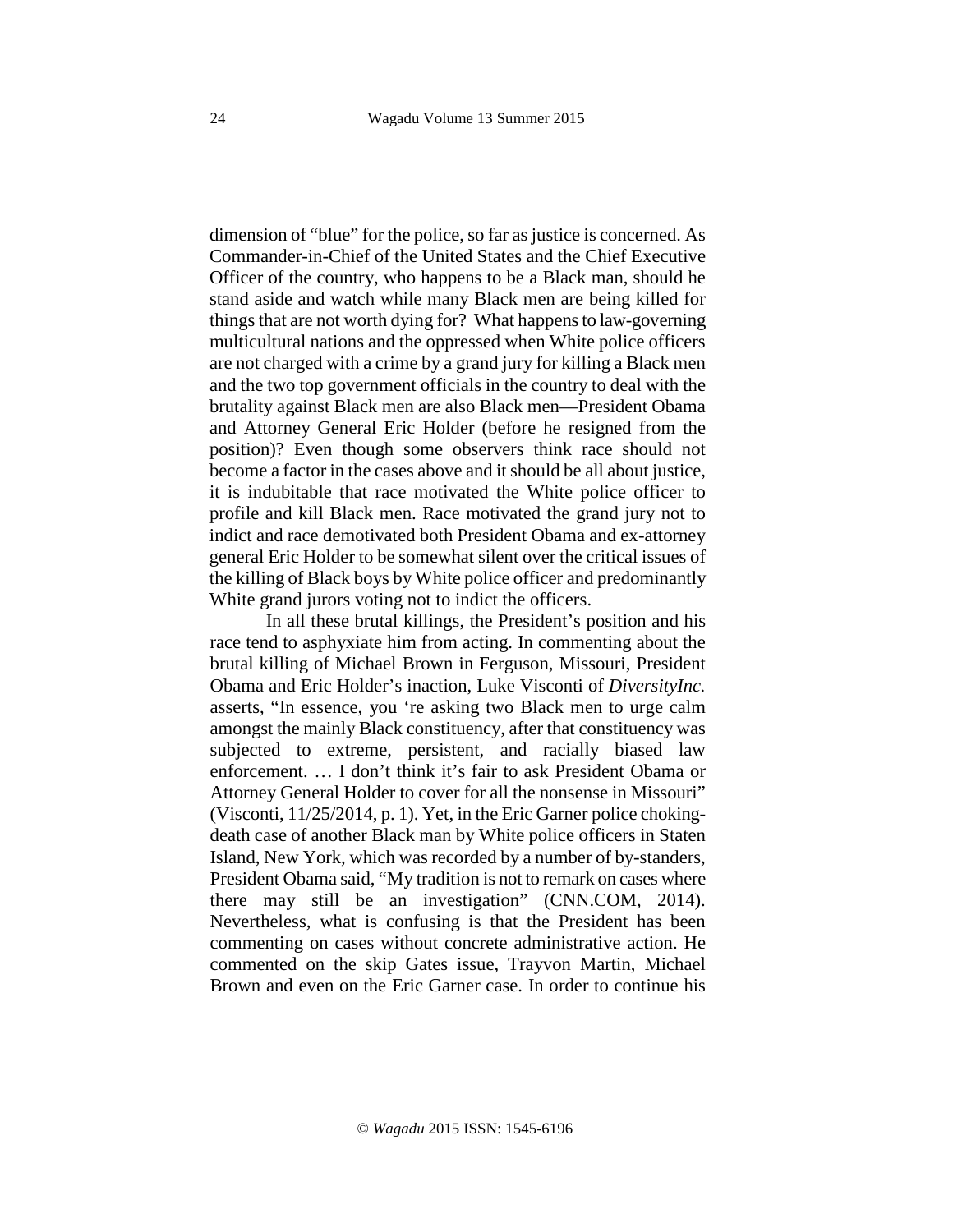carefully calculated politics of race, as he maintains that he is not the President of Black America, even though deep down, he would like to do something about race and politics, he elects to do what is prudent for a Black president of majority White America. For some Black communities, President Obama is a disappointment to the Black community so far as race, class and justice are concerned. Michael Eric Dyson, MSNBC network contributor and a professor at Georgetown University asserts, "President Obama's refusal to wade into the Ferguson situation is a 'low point' for his presidency… Obama 'failed' black people and the nation for trying to come up with an excuse to 'not speak about race'" (Dyson, 2014, p. 1). Furthermore, President Obama's rhetoric about Black life after devoting \$200 million public-private partnership project, "My Brother's Keeper" to short-circuit the school-to-prison industrial complex pipeline, the Black community did not favor his lecture about the fact that:

> [t]here are young black men that commit crime. And and—we want to argue about why that happens because of the poverty they were born into or the lack of opportunity or the school systems that failed them or what have you, but if they commit a crime, then they need to be prosecuted because every community has an interest in public safety. (Henderson, 2014)

After the Ferguson, Missouri uprising against the jury's verdict of not to indict the White police officer, Obama's racial rhetoric changed to good community policing. However, a reductionist approach of confronting racial problems as just one of the many America's problems without a concrete position or solution keeps President Obama in a racial quagmire.

Obama himself has suffered from White racial imagery and many contemporary racist actions. It is evident from the above discussions that there has been more racial tension since Obama started his presidency for obvious reasons. There have been several racialized attacks on the president and some of these attacks come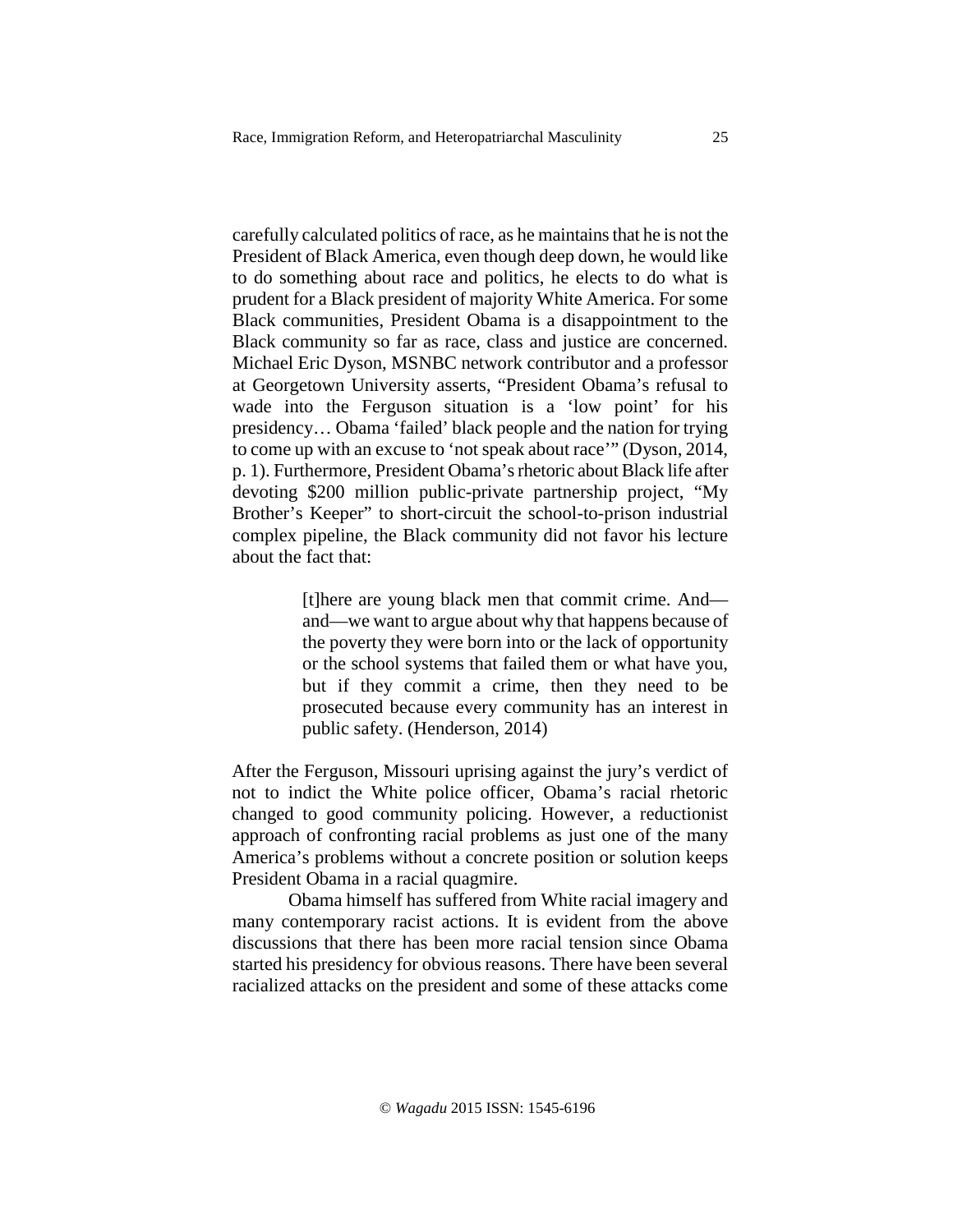from elected officials such as Tom Coburn of Oklahoma, who stated that President Obama's legislative "intent is to create dependency because it works for him…As an African American Male [who received] tremendous advantage from a lot of these programs" (Krehbiel, 2011). Racist images of the president as a chimpanzee are widespread on the internet and many of this racist slurs have been extended in poor taste against First Lady Michelle Obama. For instance, in Nashville, Tennessee, a hospitality organization depicted the First Lady as someone being married to Cheetah, the chimpanzee, from the racist Tarzan movie (Garrigan, 2011). Heteropatriarchy does not spare even the First Lady of the United States, since the dynamics of heteropatriarchy includes the institution of marriage. Senator David Vitter of Louisiana, appearing on a show on Glenn Beck Radio, disrespectfully admonishes President Obama for doing worse for Black people than his slaveowner ancestors. Obama has played into the hands of the heteropatriarchal hegemons by siding with capital and removing himself from the horrible conditions Blacks face under his command.

#### **Racial Formation, Obama, and Immigration**

In the American polity, race has an agency in almost every sector, including presidential politics and immigration policy making. Race matters in a heterogeneous, patriarchal society such as the United States of America. Race has been used as an instrument for acquiring different forms of results, whether positive or negative. Race will continue to secure a permanent domain in both our individual and institutional patterns of interaction. Consequently, denial of racial elements and race as an irrepressible agency in immigration policy making process could only lead to grave public policy paralysis or policy myopia, with implications not only for recent immigrants, but also for the native-born Americans. President Obama campaigned to gain the Latino vote in his run for the presidency and reelection by challenging restrictionist sentiments to propound a fair immigration policy. Yet, under his administration, more undocumented immigrants have been deported than his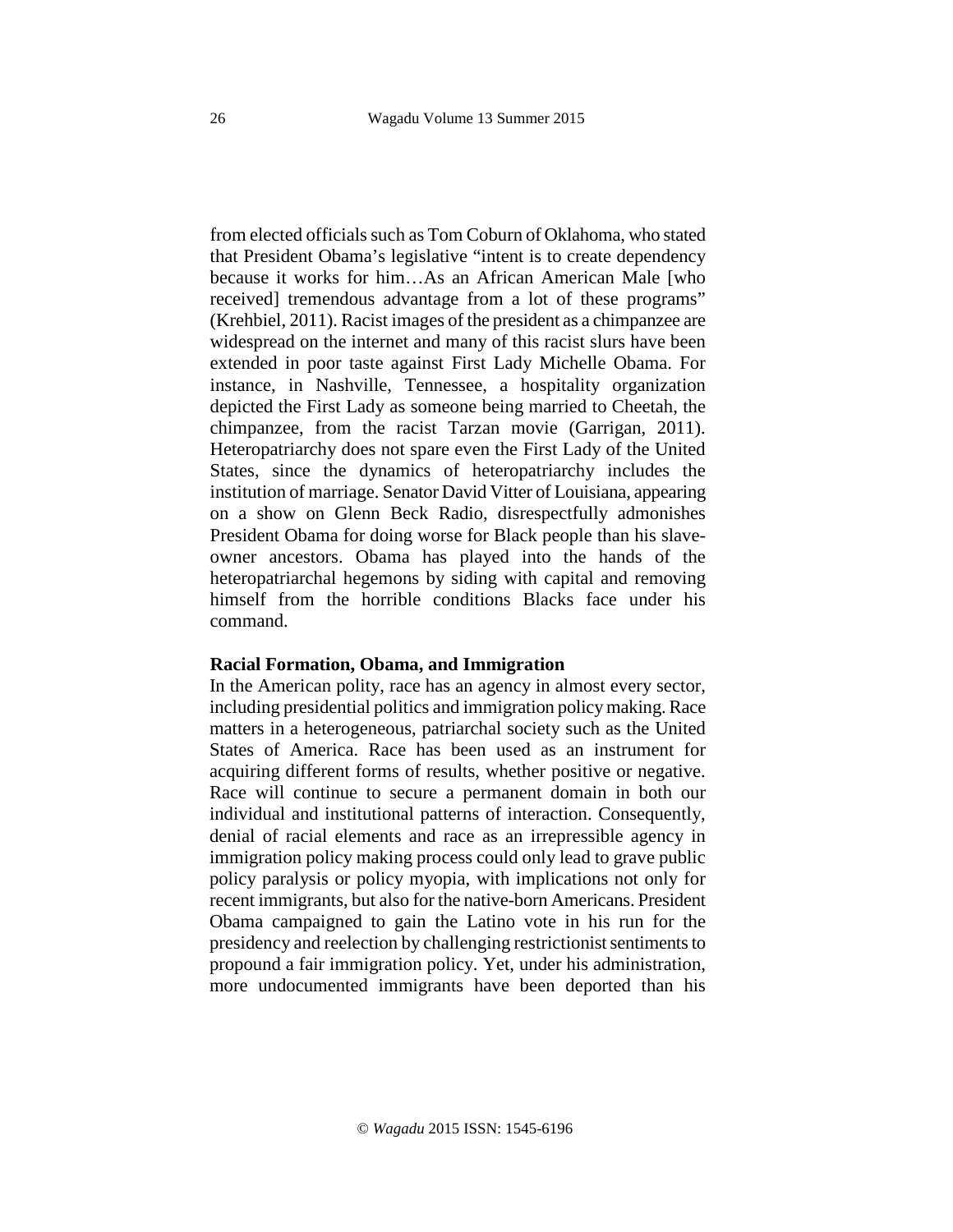predecessors. Furthermore, in his second term, there has been nothing concrete about immigration reform.

However, the discourse over the U.S. immigration policy in recent years like other "wedge" issues such as unemployment, racism, sexism, classism and crime evoke cultural, racial and socio-economic disquietudes. Immigration issues of late have been made even more contentious with quasi-political parties and social movements like the Tea Party, and by state legislatures such as Alabama, Arizona, California and New Mexico. Moreover, since the election of U.S. President Barack Obama, the stakes have been raised even higher, with his calls for "level-headedness" and "fairness" in any discussions regarding immigration. However, the 2012 Republican Party presidential primaries debates were submerged in name-calling over US immigration policy as Mitt Romney accused Newt Gingrich for labeling him as anti-immigrant and Gingrich, former Speaker of the House, lashed back at Romney, former Massachusetts governor, about running an advertisement in which Gingrich calls Spanish "the language of the ghetto" (Fox News Latino, 2012). Issues involving undocumented Latino have topped the chart in these debates, yet a number of the Republican presidential candidates, including Newt Gingrich, have been too busy talking about voluntary deportation or what to do with eleven million undocumented grandmothers who may have lived in the United States all their lives—an important but not the most serious issue and perhaps, politicking with the topic by circumventing the most critical issues about US immigration policy. Thus, immigration issues have gained a centripetal position in policy debates because the number of foreign-born, non-European persons has reached the highest level in the United States' history. Furthermore, the characterization of black and brown people from Latin America, Africa and Asia as depriving United States citizens of jobs, and tainting the American national ethos, culture, and norms is at best unfounded and at worst restrictionists' agenda against new sojourners and racial categories in the United States. The discourse over race, racial identities, and immigration policy implicitly or explicitly, runs through every public policy agenda, whether it is on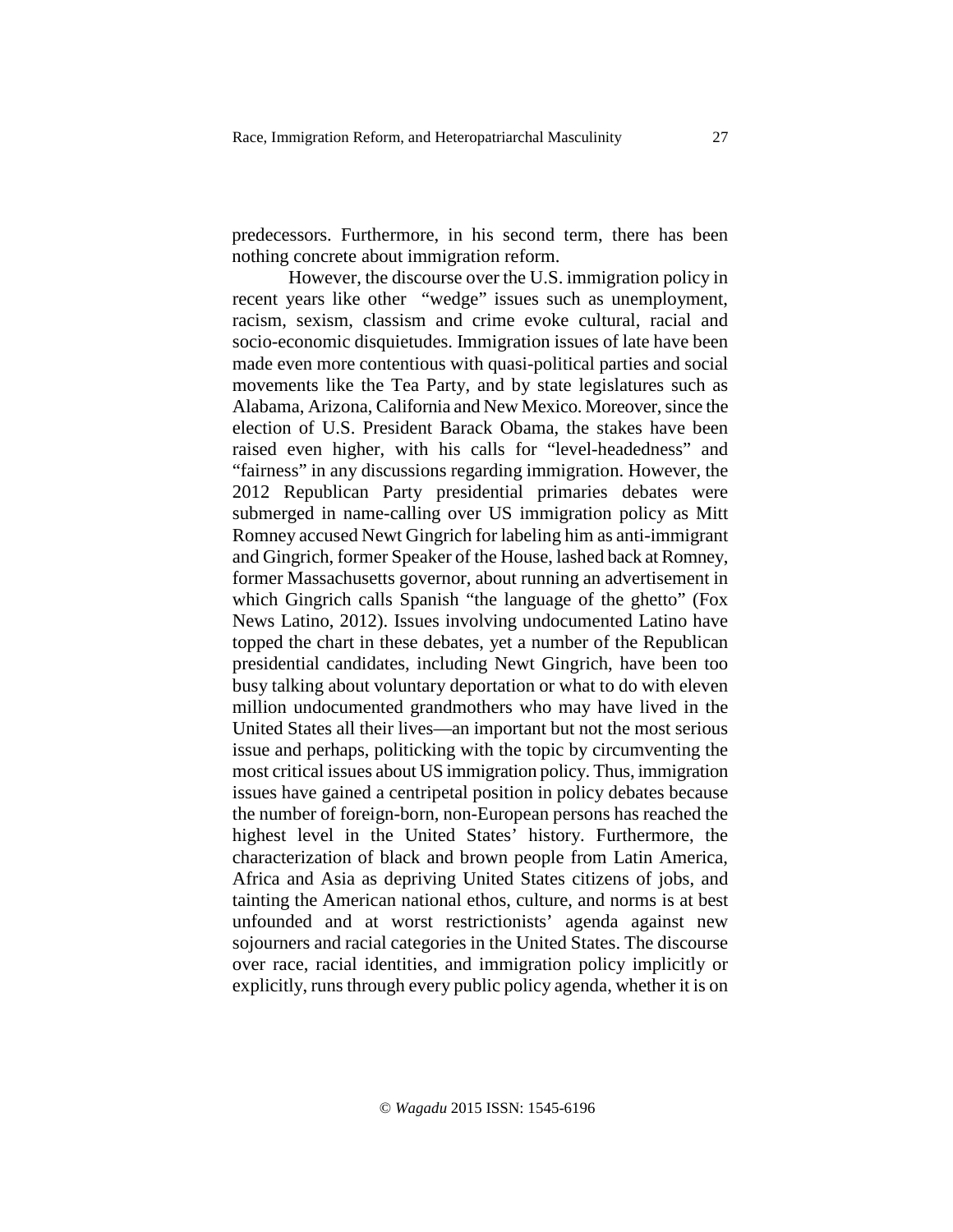the national or local levels.

## **Blacks and Brown People, "Deporter in Chief" and the American Dream**

Early in the history of the United States of America, Thomas Jefferson and other political leaders of the country recognized the benefit of large-scale immigration. This form of immigration provided cheap labor to build the nation, technology for reconstruction, and trade that provided fuel for the economy at that time. U.S. immigration policy followed an open door approach, where immigrants were not restricted from entering into this country. "From 1875, the United States Congress instituted measures for excluding certain categories of people. Among these people were prostitutes, criminals, the handicap [people with disabilities], and people who had the chance of becoming a public charge" (Mitchell, 1992, p. 11). Many of these immigrant categories still remain on the books today as part of U.S. immigration law.

Many attempts at creating a comprehensive immigration reform have failed and the 2007 major attempt is not an exception. The 2007 policy would have included five major essential areas; 1) security increase through the funding and hiring of 20,000 border patrol officers, new fences, and vehicle barriers at high crossing areas of U.S. borders; 2) creating procedures to expedite the process of permanent residency and citizenship for undocumented aliens through a new "Z-visa" system with a waiting period of eight years before obtaining a "green card." Yet these undocumented must return to the countries of origin and pay a fine of between \$2000- \$5000 for beating the system and remaining in the United States illegally; 3) A guest-worker program under a new "Y-visa" would have been created to enable immigrants who would like to work and stay in the country for two years to do so legally; 4) The law would have eliminated dependent family members of U.S. citizens, except for spouses and children; 5) The policy would have integrated the DREAM Act, which would have allowed undocumented immigrant children to complete college or render their services to the United States Department of Defense (Farley, 2012, p. 500).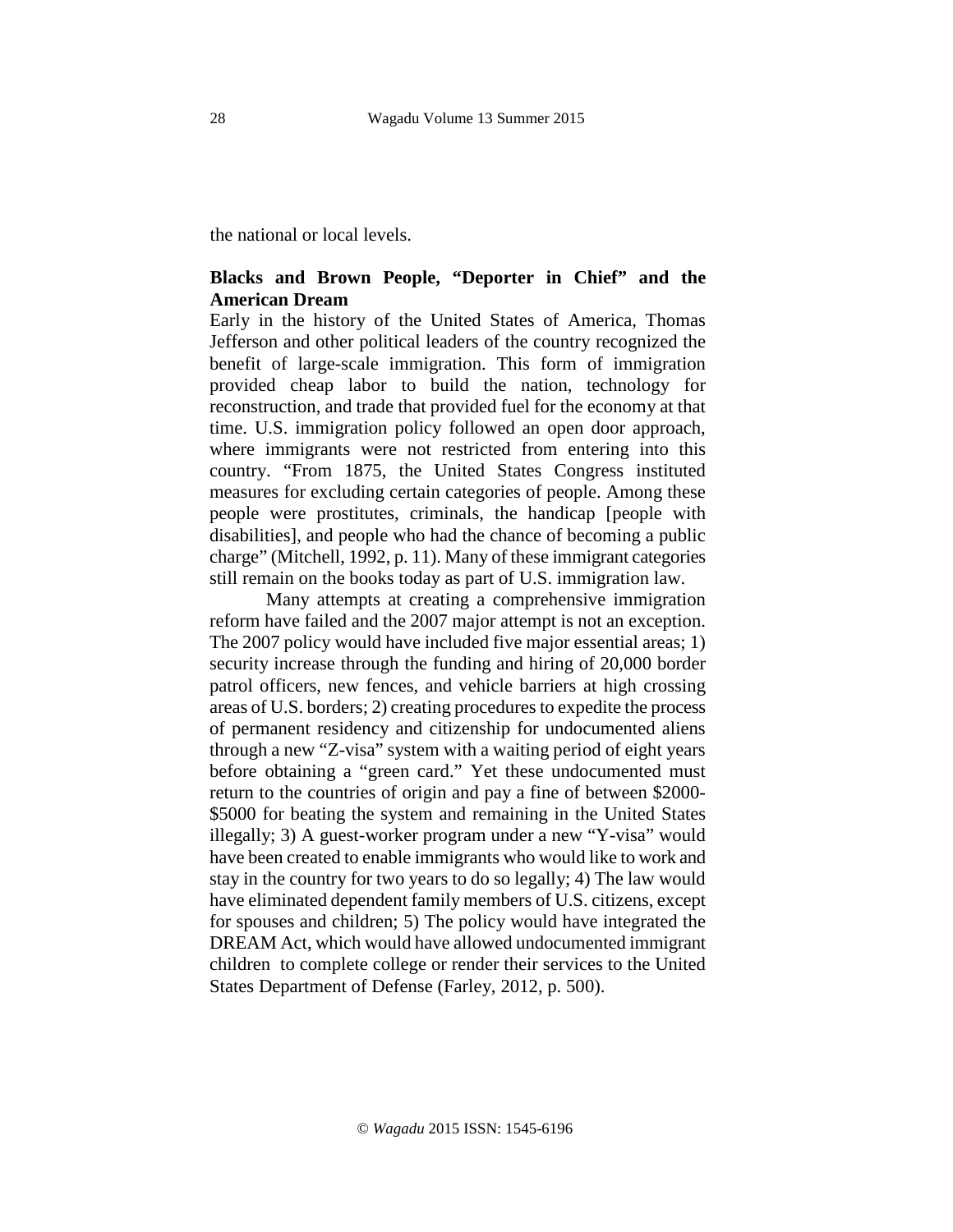The Conservatives were the majority of law makers and heteropatriarchs who killed the bill because they argued that the new policy would have granted amnesty to too many illegal immigrants and that would have been a bad signal for those who are attempting to enter the country illegally. Nevertheless, those who favored the bill argued that it was designed to temporary repatriate undocumented immigrants and pay a fine before their readmission to the United States. All in all, most United States citizens did not support the bill because they did not believe it would curb immigration and the state of U.S. economy, and the new waves of xenophobia and Islamophobia did not serve the bill favorably. Immigrants, both documented and undocumented continue to make their way to the United States nevertheless. Yet as Belson and Capuzzo (2007) correctly note, the failure of the United States Congress to reach an agreement on a new immigration reform act has given incentives to especially anti-immigrant border states within the Union to generate their own policies which are generally xenophobic in nature.

# **The Politics of Racial Exclusion, Building Fences and Obama's Executive Instrument**

The Obama Administration has supported the US immigration policy (that started before President Obama took office) to create a physical barrier between the United States and Mexico with a 670 miles concrete wall has generated another philosophical and diversity debate. The Secure Fence Act of 2006, which has been revised a couple of times does a couple of things; it separates the two nation states, divides United States public opinion about illegal immigration, and creates a philosophical debate about United States perception towards our neighbors to the south. As interlocutors of the border policy continue their debate, proponents of the policy have called the project a "fence" while opponents have labeled it a "wall." Whether it is a fence or a wall, the facts remain that the United States has built a structure that divides the US and Mexico. The Associated Press opinion poll conducted in March 2008 indicated that Americans are split right in the middle about the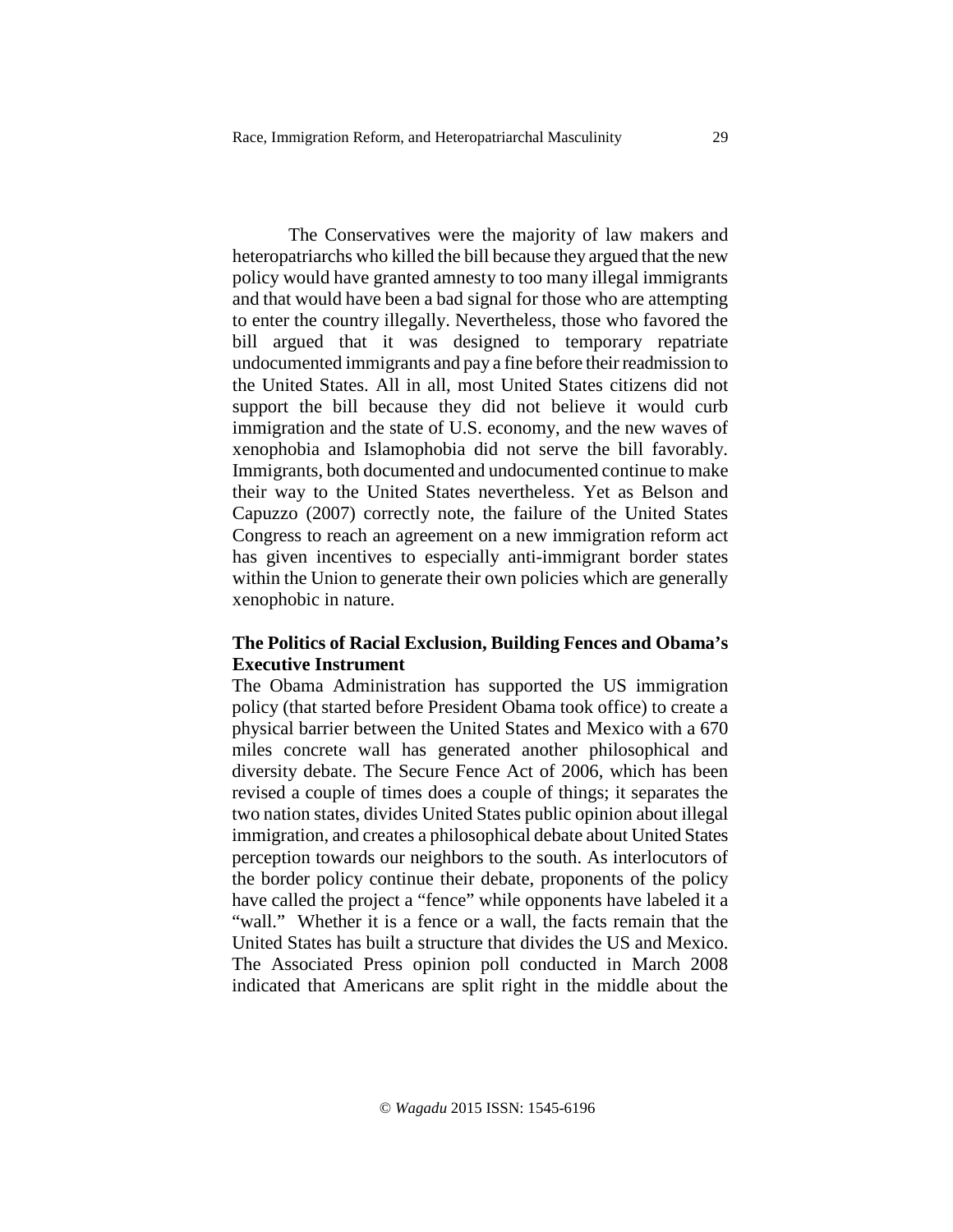fourteen-foot high border fence; 49% of those who were polled were in favor and 48% were against it. Nevertheless, 55% of respondents maintain that the wall will not make a difference in deterring illegal immigrants.

The states of Texas, New Mexico, Arizona and California are sharing the 670 mile-fence with nearly half of it in the state of Arizona. About 370 miles of the immigration wall is aimed at stopping Mexicans who attempt to walk or sneak through the border and other 300 miles is deter unauthorized vehicles from crossing the US-Mexican border at the fence-states mentioned above (Chertoff, 2008). Proponents of the fence maintain that it is not only deterrence to illegal immigrants, but it will also prevent terrorist from entering the United States through Mexico. Yet, James Carafano, a senior defense and counterterrorism analyst, points out that the augment about the wall/fence stopping terrorist from entering the United States through Mexico is farfetched and unfounded. Carafano asserts, "Fixating, myopically on the wall is just bad public policy… Looking for terrorists by standing watch on the border is stupid. It's looking for a needle in a haystack" (*Congressional Quarterly*, 2011, p. 184). It is indubitable that the wall's primary goal is to deter undocumented Mexicans in particular and illegal immigrants in general from entering the United States. Opponents continue to argue that the terrorism argument is just a smoke screen in the politics of exclusion. Nevertheless, wall or no wall, the magnetic attraction of the United States to Mexicans will not stop until the quality of life in Mexico and especially the border towns has improved substantially. When people are desperate to improve their quality of life, they will do anything to make it happen. As most Mexican dwellers of the border towns will say, "show me a 12-foot wall and I will show you a 16-foot ladder."

An interesting but troubling observation is that national statistics reveal that the difference in the pre-fence and post-fence apprehensions at border remain roughly the same, 1.2 million people in both 1992 and 2004. (Kariam, , 2011, p. 185). This means we have to do more about immigration policy that would encourage our neighbors across the border to stay home instead of risking their live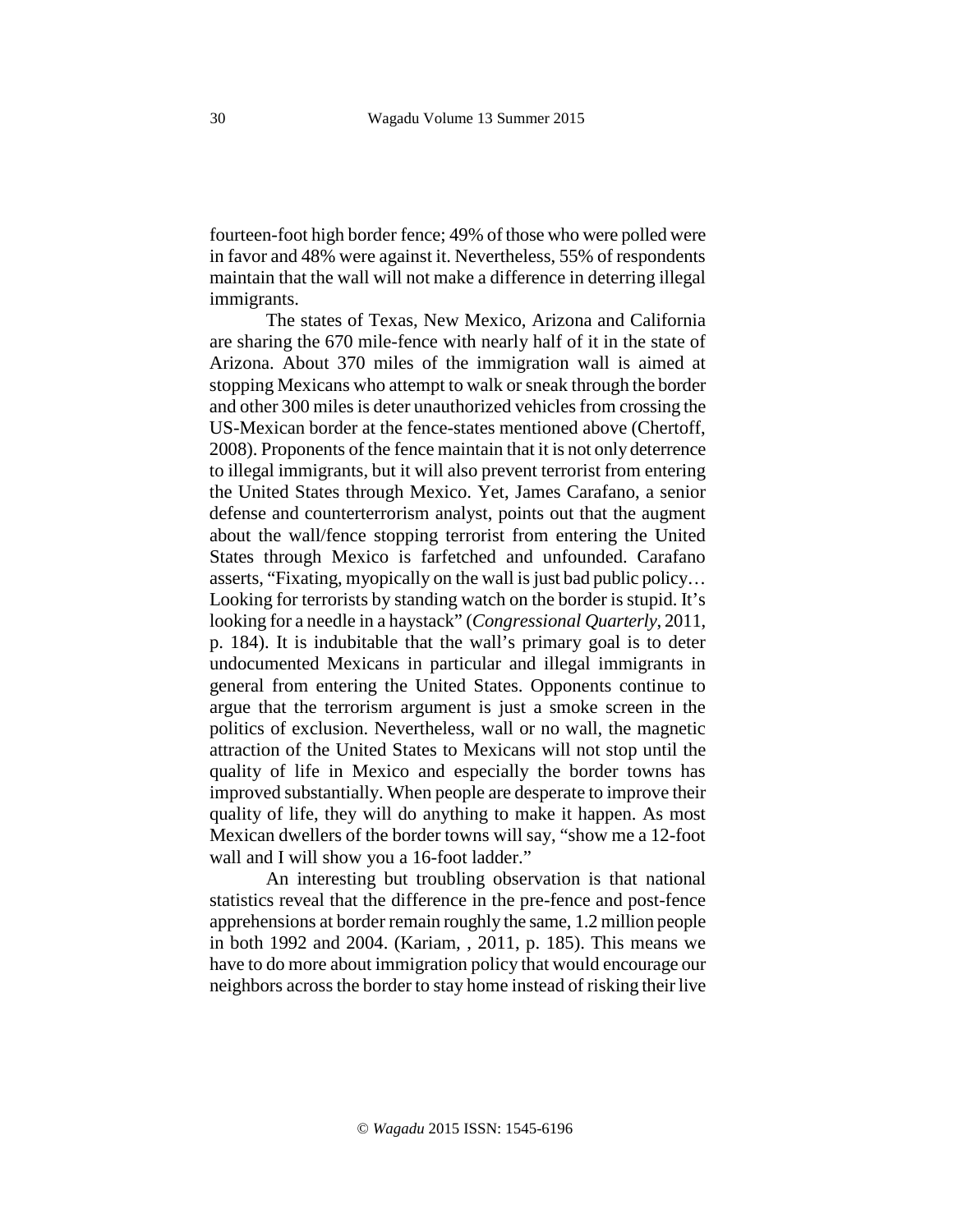and coming to the United States to be excluded and exploited. Furthermore, with the cost estimate of \$47 billion to maintain the fence for the next twenty-five years (Kariam, 2012, p. 200), it makes sense to jointly develop a program for guest-workers and attractive job avenues with the billions mentioned above, which could yield revenue from investment in jobs instead of being mean neighbors with a fence that psychological screams at the rest of the world, "Keep Out!"

 U.S. states, such as Texas, Arizona, New Mexico, have challenged President Obama's executive authority and his masculinity by writing their own immigration laws, which creates a conflict in the principles of federalism. The state governments are challenging the federal government in its own legislative and executive spheres. The immigration system is broken and the President has to take action with or without the Republicans (the opposition party). So, in 2014 the President circumvented the U.S. Congress and created an immigration reform via an executive instrument to allow illegals who have been in this country for more than five years to file the right immigration papers. The President also included streamlining legal immigration to promote a stronger U.S. economy through work authorization for those who have already applied for a green card. Yet, most Latinos, especially those whose reside in the border states believe President Obama to be the "Deporter–in-Chief" instead of maintaining the role of the president as a Commander-in-Chief. The Congressional Black Caucus and the Progressive Caucus introduced immigration bills in previous years but the heteropatriarchal hegemons killed these bills. However, President Obama has not demonstrated leadership in immigration policy-making to counteract the maneuvers of the opposition. Is Obama's lack of leadership in immigration a function of his relationship to capital and heteropatriarchy in the business sector? Congressional/Executive relations have become more acrimonious since the Republican Party gained majority of the seats in the midterm elections of 2014.

 Moreover, heteropatriarchal Congressional hegemons have threatened lawsuits against the president for taking immigration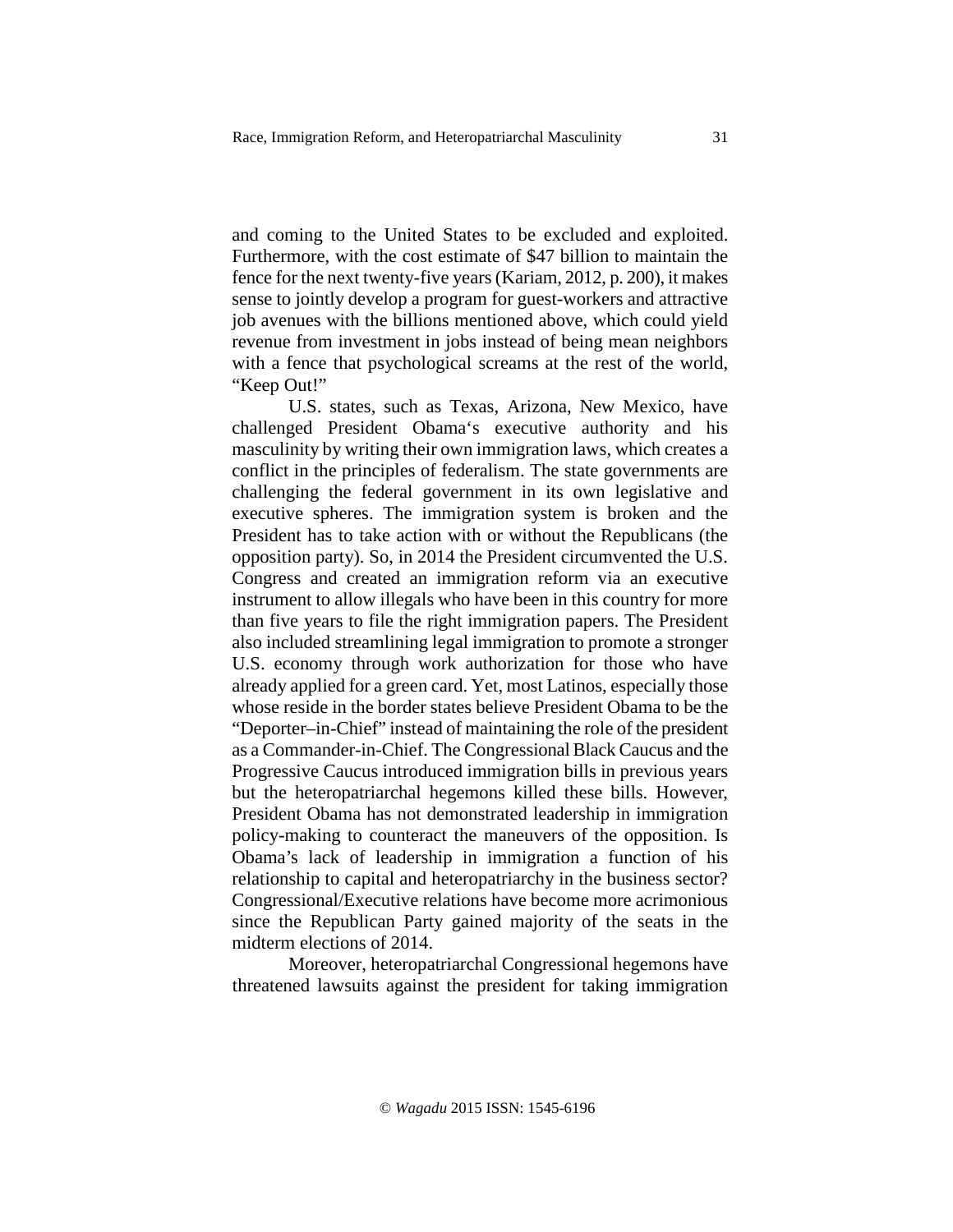reform action via executive order, even though many presidents since George Washington have issued executive orders on different policies. As Spitzer notes: "This raises the political context of Obama actions on immigration…Obama's action a) alters policy without going to Congress; b) telegraphs to the Latino community his support, and that of his party; c) spurs Congress to act..." (Spitzer, 2014). Nevertheless, it is not just a political question Obama's action raise; in addition, it raises a racial question since the majority of those affected by the executive orders would be Latinos and Black folks.

## **Heteropatriarchal Masculinity and the Obama Presidency**

Obama's presidency has been confronted by actions from heteropatriarchal masculinists, who think that the President is soft on many issues ranging from leaving Afghanistan, ending the war in Iraq, failing to lead his party to capture seats in the US Senate and the House of Representative in the 2014 midterm elections, failing to be a unifier for the country as he promised during his campaign, failing the Black community as Black unemployment is twice that of White unemployment (11.4 versus 5.3), and the list continues (Chapman, 2014). How does one associate the emasculation of a president to failed policy or policy myopia? Heteropatriarchal masculinity invokes a system where the rule of male, heterosexual and elitist biases is prevalent in the nation state. One can easily recognize a system where masculinities are essential components of the prevailing male projects in democratic capitalism (Collinson and Hearn, 1996). In this perspective, White men are usually the power holder and the primary actors in the political economy of the state. Furthermore, the political hegemons are not just any White men, but business tycoons, financiers, and political movers and shakers. These are men whose locations in the racialized and gendered sociopolitical institutions are often reconfigured by their ability to utilize their masculinity. Heteropatriarchal masculinity remains a disputed phenomenon in that some scholars think it should be pluralized because they are several ways of being a man and it is beyond the implication of a binary analysis of contrasting masculinity with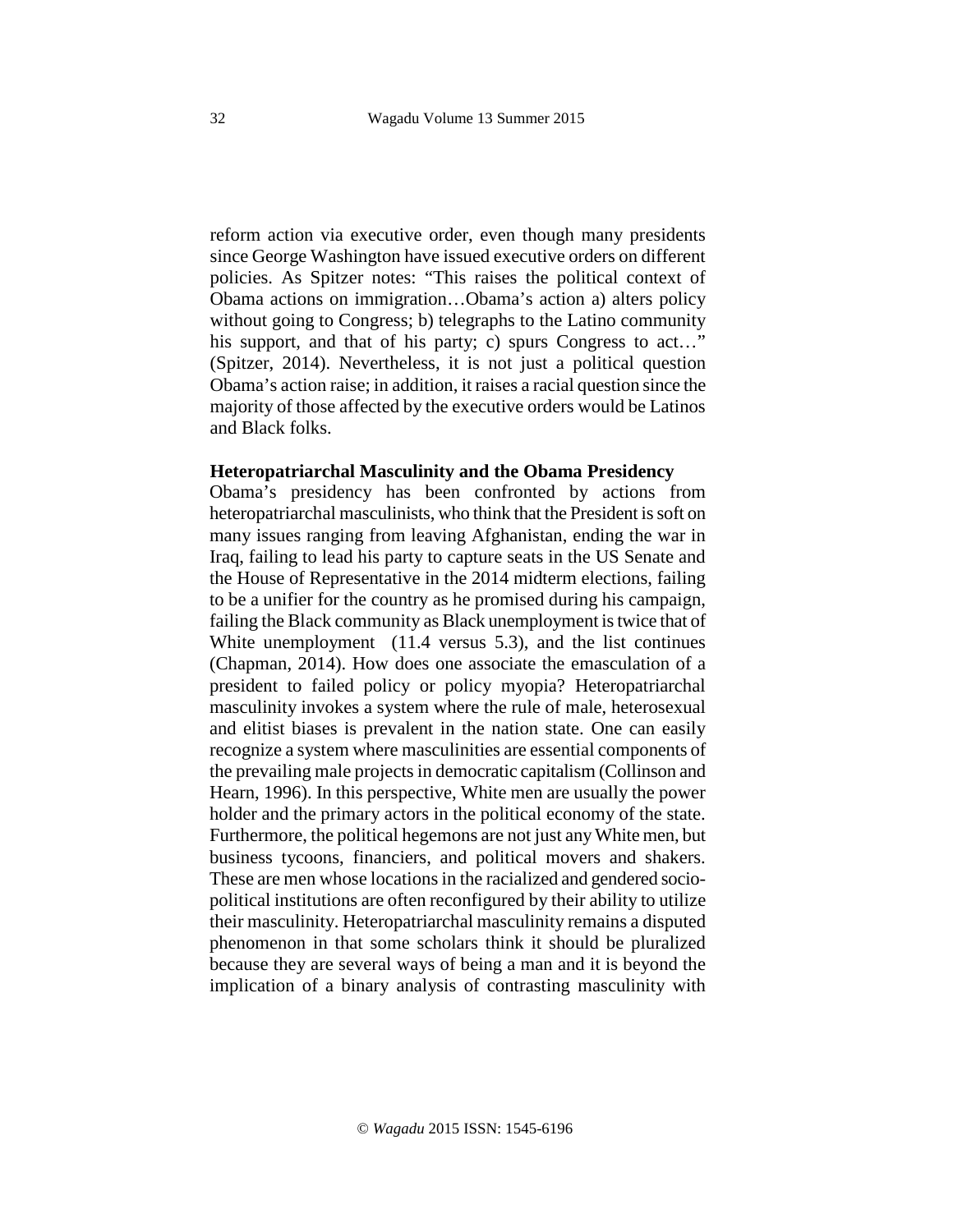femininity (Acker, 2006). Furthermore, as I have argued earlier, the institution of marriage supports the hegemony of heteropatriarchy. The institution of marriage is a normative structure for the American presidency and heteropatriarchy. Out of the forty-four presidents of the United States, only one was not married—James Buchanan (1857-1861). Of course, he was engaged to be married but his fiancée died before Buchanan became president.

President Obama does not fit the description or characterization of the typical heteropatriarchal masculinist president as his predecessors and that makes it difficult for him to navigate his way through the turbulent policy making waters in American politics. Race and gender are attributes to the sustenance of a system dominated by heteropatriarchal masculinists. The politics of social programing are devalued in a system that favors the main game of strong capitalist men. Obama's policy of health care, immigration and race issues become a contest for those who have the traditional socialization to become heteropatriarchal masculinist in the policy arena. He becomes an outsider to many Republicans who fit the norms and descriptors for heteropatriarchal miscellanists. In the 2015 State of the Union Address, President Obama became the first president to ever use the terms lesbians, gays and bisexuals in such an address. This was historically an unprecedented and unheteropatriarchal statement. The absence of such conversation in the American presidency is supported by institutions of socialization such as churches, workplaces, legislatures, and executive branches spearheaded by heteropatriarchal hegemons and President Obama broke with tradition to make reference to LGBTQ2IA in the State of Union Address. His comments about helping the middle class, minimum wage, paid sick leave, free community college attendance and equal wages would all be seen as programs that are not attractive to Republican heteropatriarchal hegemons and are signs of weakness for President Obama. While some chanted after the speech that "Obama is back," some still believe race, immigration and soft social programs have tainted Obama's legacy.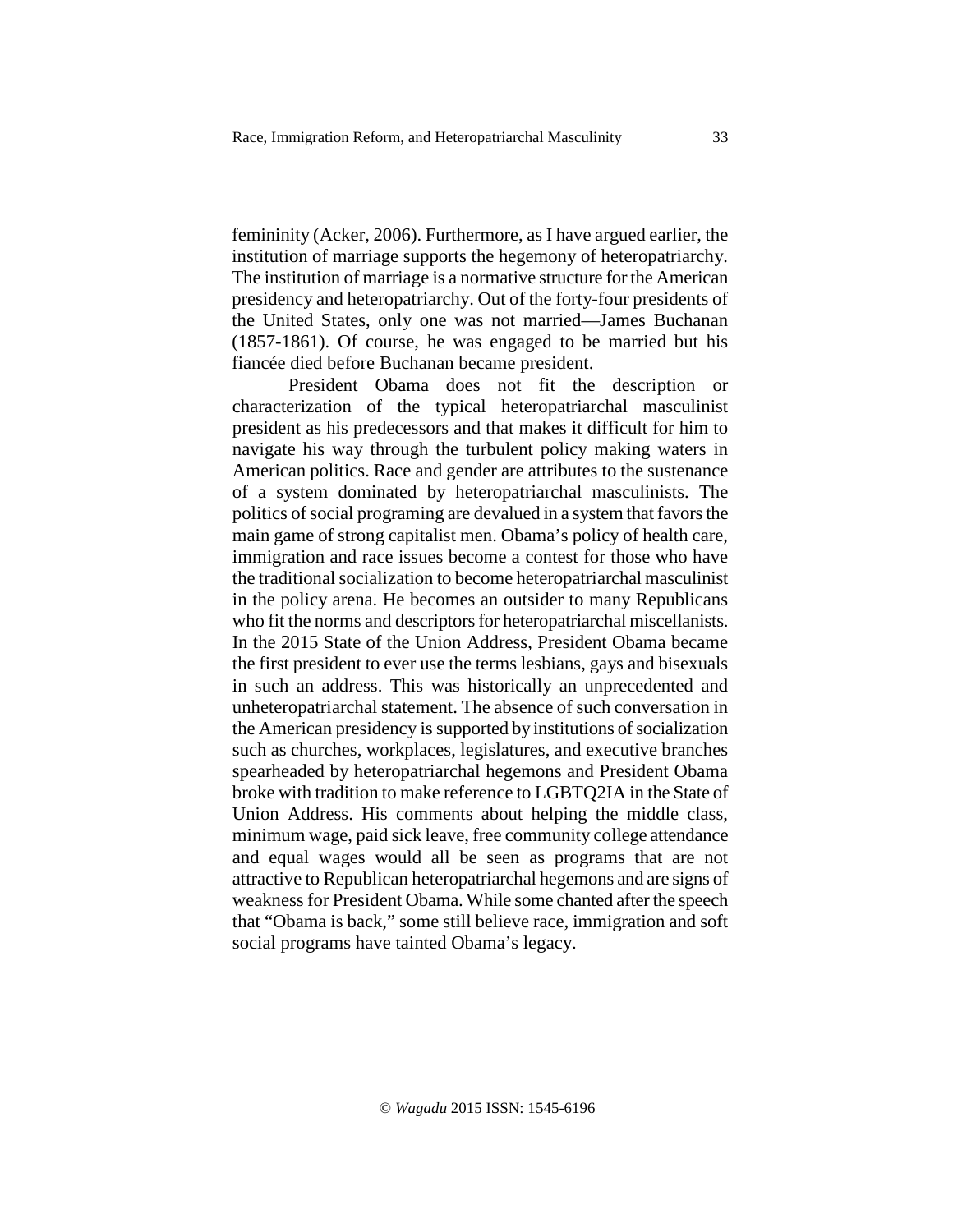# **Conclusion**

Barack Hussein Obama's presumed failed heteropatriarchal masculinity as President of the United States (POTUS) faces several analytical trajectories. These vectors and indicators include the function of his blackness, immigrant characteristics, friend of capital, deviation from the normative structural arrangements of the American presidency, the paradigm of justice based on a new model of black, white and blue, and whether Obama has the qualities to become the first Black heteropatriarch president. Nonetheless, since his presidency, the racial microaggression against him has continued among lawmakers and segments of the American general populace because of his race. I am not ready to perform a premature autopsy on the legacy of President Obama. However, in presidential politics, we are made aware that the racialization of Spanish as a language of the ghetto could be different and at the same time similar to the racialization of the President of the United States (POTUS) family as chimpanzees or Michelle Obama as a naked slave woman, supporting the hetero-normative arrangement of the institution of marriage and invoking a new slavocracy. The level of disrespect for the first president of color in American is unprecedented. Sue et al. (2008) assert, "brief and commonplace daily verbal, behavioral and environmental indignities, whether intentional or unintentional, that communicate hostile, derogatory, or negative racial slights and insults to the target person or group" can be characterized as microaggression (p. 273). President Obama has suffered microaggression throughout his presidency because of his race and the policy goals he has selected for his legacy. In a system where whiteness and masculinities are prevailing racial and male projects in democratic capitalism, Obama lacks the essential quality to maintain the historical connection to heteropatriarchal hegemony and the traditional office of POTUS. Even though he holds presidential power, his race tends to devalue that power and the heteropatriarchal establishmentarians continue to maintain their position in a structure in which gender and race are built into the hegemony of democratic capitalism and the class process through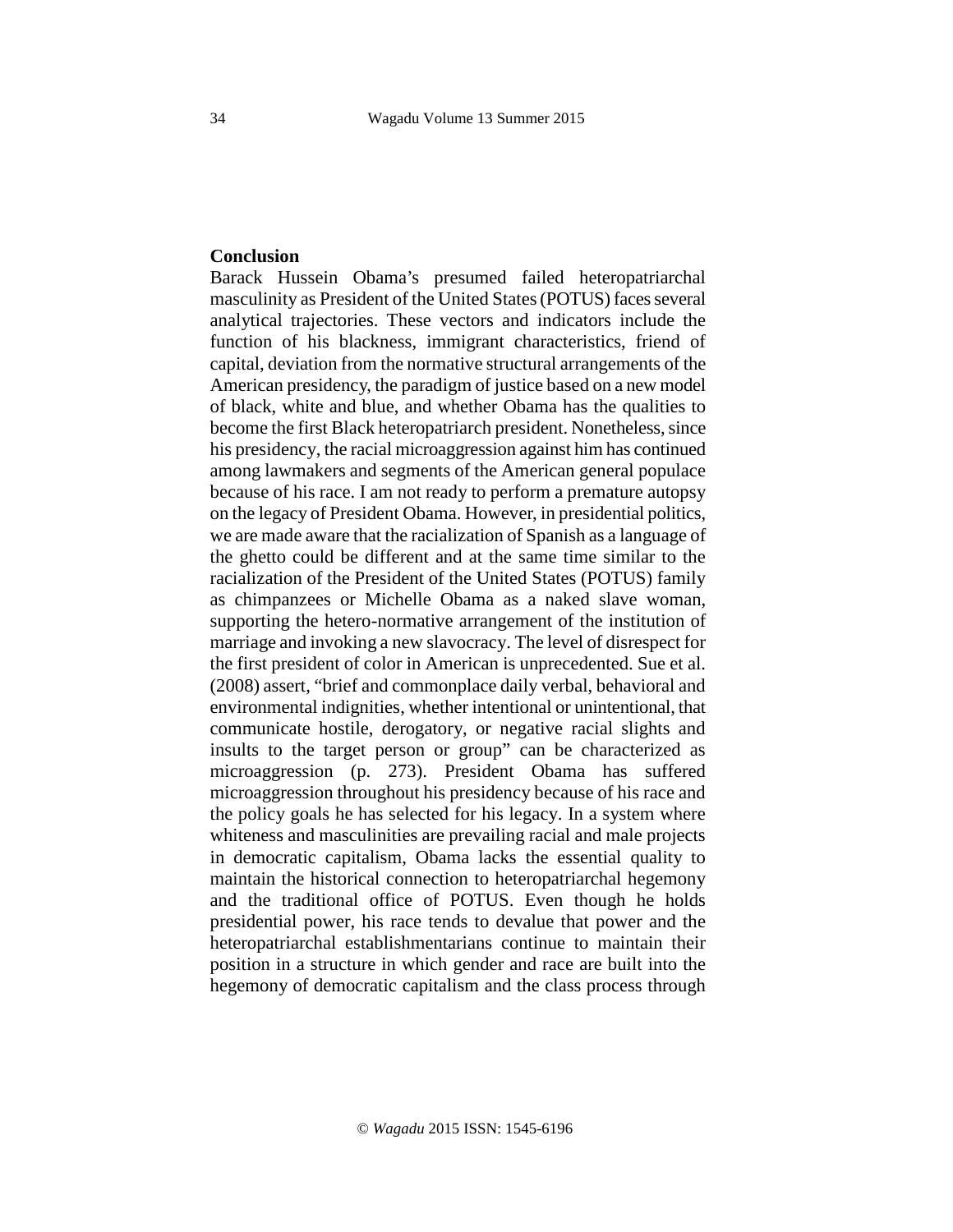the long historical socialization process that makes the job of a Black president unattractive and toxic in the United States. Using the American presidency as a microcosm for evaluating race, gender, heteropatriarchy and the dynamics of immigration policy, the following questions may open avenues for further research or another essay: Is the microaggression suffered by Obama concomitant with the inability of Black people to breathe anywhere on the planet and has that ever moved any presidential or executive authority who is part of the heteropatriarchal hegemony or not? Would it change the racial narrative if President Obama has the qualities to be characterized as a Black heteropatriarchal maculinist, or would it change the equation if the President has been successful in dealing with racial and immigration policy reform?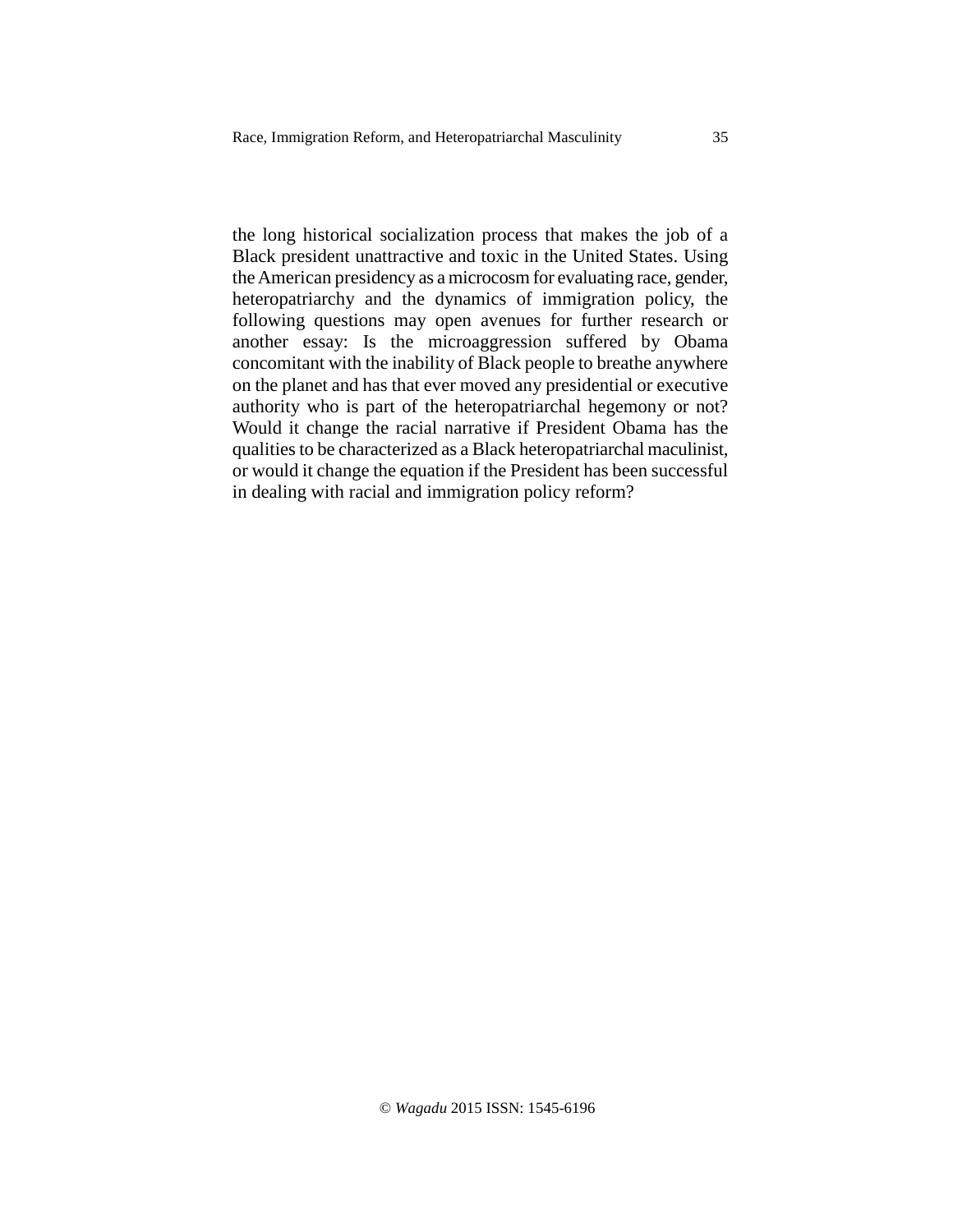#### **References**

- Acker, J. (2006). *Class, questions, feminist answers.* Lanham, MD: Rowman and Littlefield.
- Alcoff, L. M. (2006). *Visible identities: Race, gender and the self.*  Oxford: Oxford University Press.
- Asumah, S. N. & I. Johnston-Anumonwo. (2002). *Diversity, multiculturalism and social justice.* Binghamton, NY: Global Publications.
- Barndt, J. (1991). *Dismantling racism: The continuing challenge to white America*. Minneapolis, MN: Augsburg Books.
- Belson, K., K. Belson & J. Kapuzzo (September 26, 2007). Towns rethink laws against illegal immigrants. *The New York Times.* Retrieved 04/13/2015 from: [http://www.nytimes.com/2007/09/26/nyregion/26riverside.ht](http://www.nytimes.com/2007/09/26/nyregion/26riverside.html?_r=0)  $ml?$ \_ $r=0$
- Chapman, N. (September 5, 2014). White Unemployment 5.3— Black Unemployment 11.4 CNSnews.com. Retrieved 1/20/2015 from: [http://cnsnews.com/news/article/michael-w](http://cnsnews.com/news/article/michael-w-chapman/white-unemployment-53-black-unemployment-114)[chapman/white-unemployment-53-black-unemployment-114](http://cnsnews.com/news/article/michael-w-chapman/white-unemployment-53-black-unemployment-114)
- CNN. (December 3, 2014). Obama on Garner Decision. [https://www.youtube.com/watch?v=fsWUS9gcCHU#t=64](https://www.youtube.com/watch?v=fsWUS9gcCHU%23t=64)
- CNN (July 22, 2009). Police who arrested professor "acted stupidly." Retrieved 6/7/15 from: [http://edition.cnn.com/2009/US/07/22/harvard.gates.interview](http://edition.cnn.com/2009/US/07/22/harvard.gates.interview/) [/](http://edition.cnn.com/2009/US/07/22/harvard.gates.interview/)
- Collinson, D. & J. Hearn. (1996). Breaking the silence: On men, masculinities and management. In D. Collinson and J. Hearn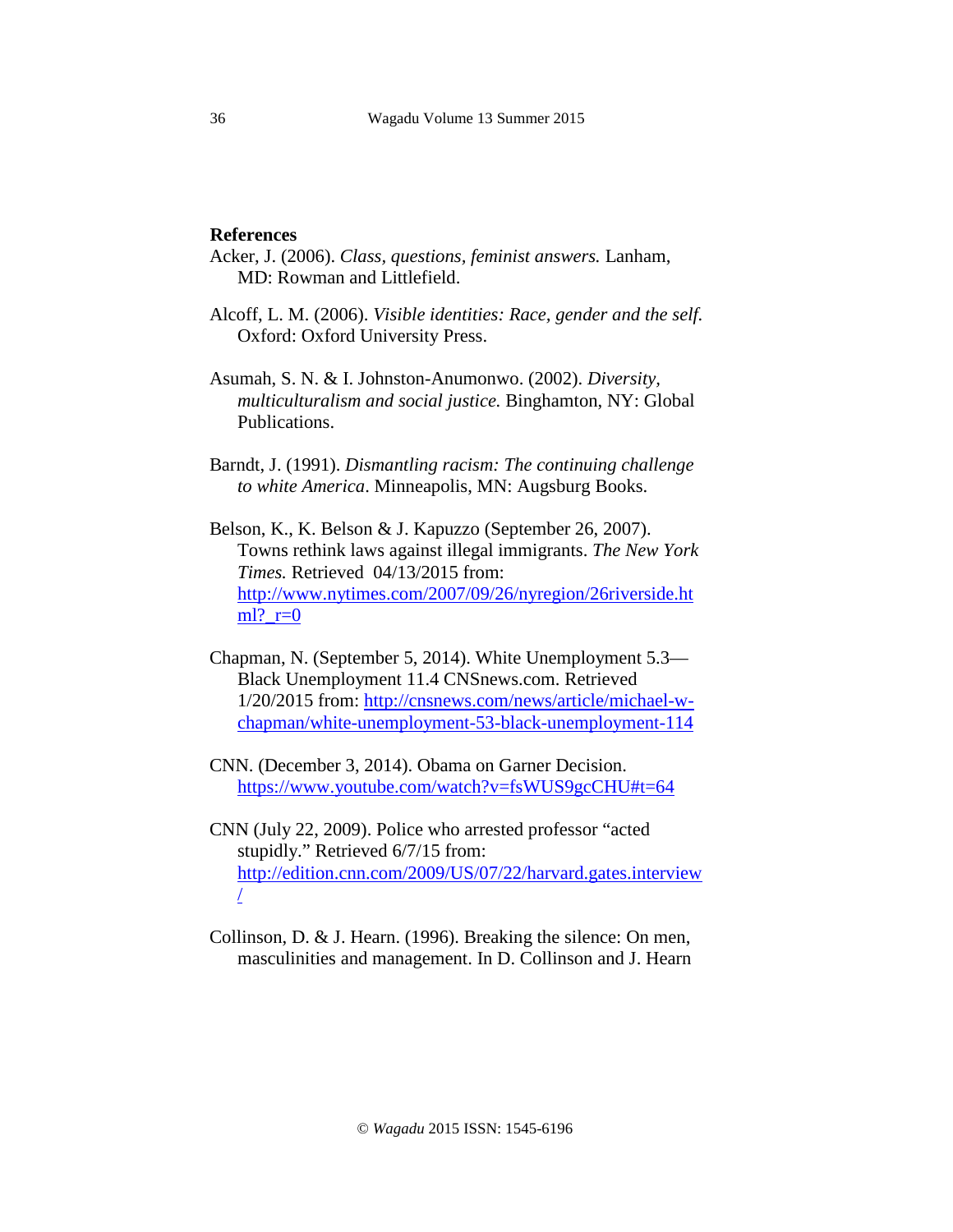(Eds.), *Men as managers, managers as men*. Collinson London: Sage.

- *Congressional Quarterly*. (2011). *Issues in race and ethnicity*. Washington DC: CQ Press.
- De Gobineau, A. C. (1853-1855). *An essay on the inequality of human races* (H. Fertig, trans.). Original, Pennsylvania State University, College Park, PA. Digitized 2009. Fertig Publishers.
- Delgado, R. (1996). *The coming of race wars?: And other apocalyptic tales of America after affirmative action and welfare*. New York: New York University Press.
- Dyson, M. E. (2014). Obama failed us, not only black people but he failed the nation. *New Republic.* Retrieved 05/06/ 2015 from: *[http://www.newrepublic.com/article/121550/cornel](http://www.newrepublic.com/article/121550/cornel-west-rise-fall)[west-rise-fall](http://www.newrepublic.com/article/121550/cornel-west-rise-fall)*
- Farley, J. C. (2012). *Majority-minority relations*, 6<sup>th</sup> edition. Boston: Prentice Hall.
- Feagin, J. (2014). *Racist America: Roots current realities, and future reparations,* 3rd Edition. New York: Routledge.
- Feller, B. (2009). Beer summit begins: Obama sits Crowley, Gates. Retrieved 04/17/2015 from: [http://www.huffingtonpost.com/2009/07/30/beer-summit](http://www.huffingtonpost.com/2009/07/30/beer-summit-begins-obama-_n_248254.html)[begins-obama-\\_n\\_248254.html](http://www.huffingtonpost.com/2009/07/30/beer-summit-begins-obama-_n_248254.html)
- Fox News Latino. (January 27, 2012). Latino leaders throw support behind Newt Gingrich. Retrieved 03/28/2015 from: [http://.latino.foxnews.com](http://.latino.foxnews.com/)
- Fraser, N. (1998). Social justice in the age of identity politics: Redistribution, recognition and participation. In G. Peterson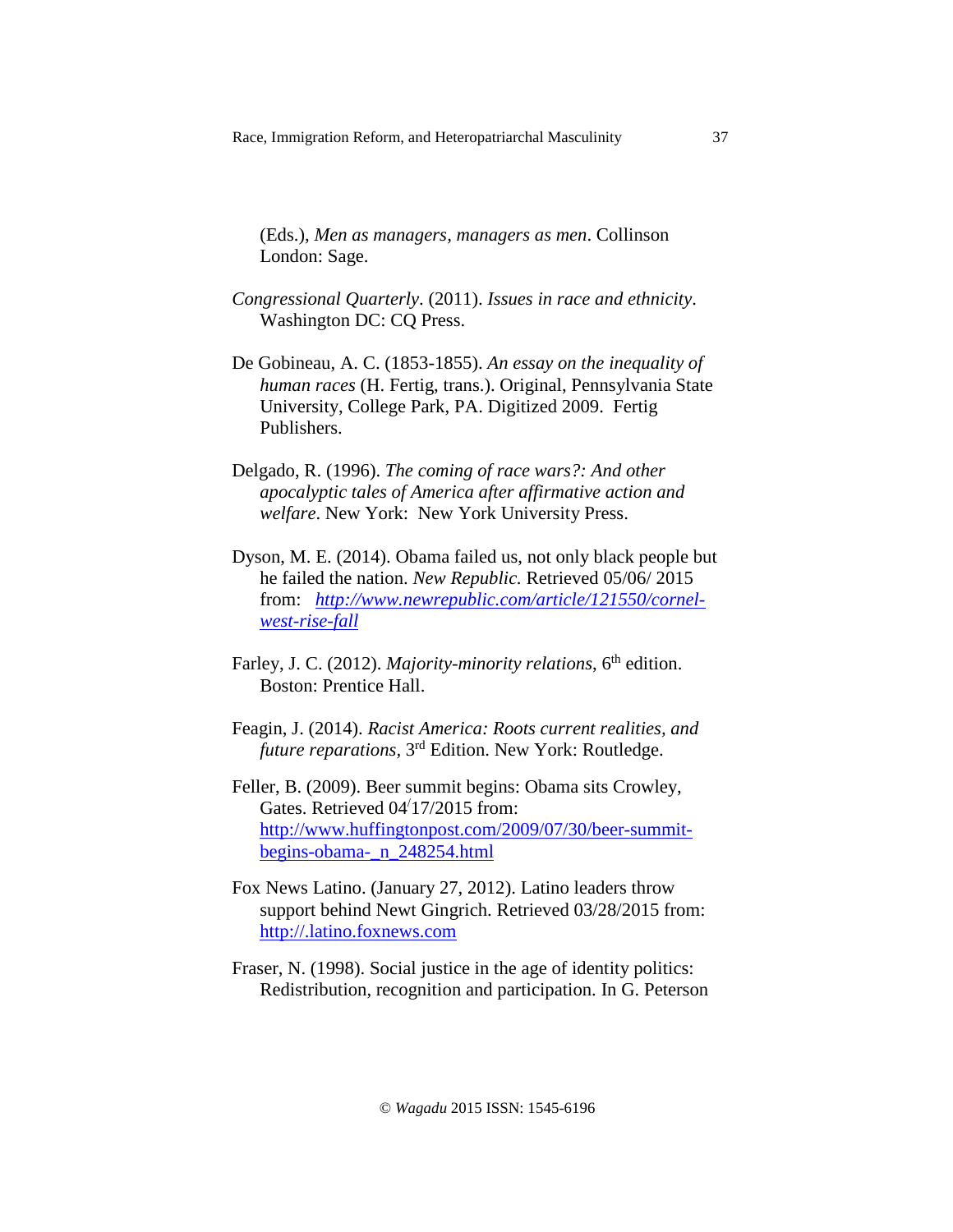(Ed.), The *Tanner lectures on human values XIX*. Salt Lake City: University of Utah Press.

- Garrigan, L. (March 5, 2010). Nothing funny about this monkey mail. *Nashville Scene.* Retrieved 1/20/2015 from: [http://www.nashvillescene.com/pitw/archives/2010/03/05/not](http://www.nashvillescene.com/pitw/archives/2010/03/05/nothing-funny-about-this-monkey-mail) [hing-funny-about-this-monkey-mail](http://www.nashvillescene.com/pitw/archives/2010/03/05/nothing-funny-about-this-monkey-mail)
- Glazer, N. and D. P. Moynihan. (1963). *Beyond the melting pot: The Negroes, Puerto Ricans, Jews, Italians and Irish of New York City.* Boston, MA: M.I.T Press
- Harris, A. P. (2011). *Heteropatriarchy kills: Challenging gender violence in a prison nation*. *Washington University Journal of Law and Policy, 37*(1.3). Retrieved: 03/09/2015 from: [http://openscholarship.wustl.edu/law\\_journal\\_law\\_policy/vol3](http://openscholarship.wustl.edu/law_journal_law_policy/vol37/iss1/3) [7/iss1/3](http://openscholarship.wustl.edu/law_journal_law_policy/vol37/iss1/3)
- Henderson, N. (December 3, 2014). Black respectability politics are increasingly absent from Obama's rhetoric*. The Washington Post*. Retrieved 02/05/2015 from: *[http://www.washingtonpost.com/blogs/the](http://www.washingtonpost.com/blogs/the-fix/wp/2014/12/03/black-respectability-politics-are-increasingly-absent-from-obamas-rhetoric/)[fix/wp/2014/12/03/black-respectability-politics-are](http://www.washingtonpost.com/blogs/the-fix/wp/2014/12/03/black-respectability-politics-are-increasingly-absent-from-obamas-rhetoric/)[increasingly-absent-from-obamas-rhetoric/](http://www.washingtonpost.com/blogs/the-fix/wp/2014/12/03/black-respectability-politics-are-increasingly-absent-from-obamas-rhetoric/)*
- Hoagland, S. L. & J. Penelope. (1980). Lesbianism, sexuality and power: The patriarchy, violence and pornography. *Sinister Wisdom* 15.
- Hollinger, D. A. (Winter 1997). The disciplines and the identity debates, 1970-1995. In *Daedalus,* 126. American culture in transformation. Fifty years, four disciplines, 333-351.
- Horsmann, R. (1995). *Race and manifest destiny: The origins of American Racial Anglo- Saxonism.* Cambridge, MA: Harvard University Press.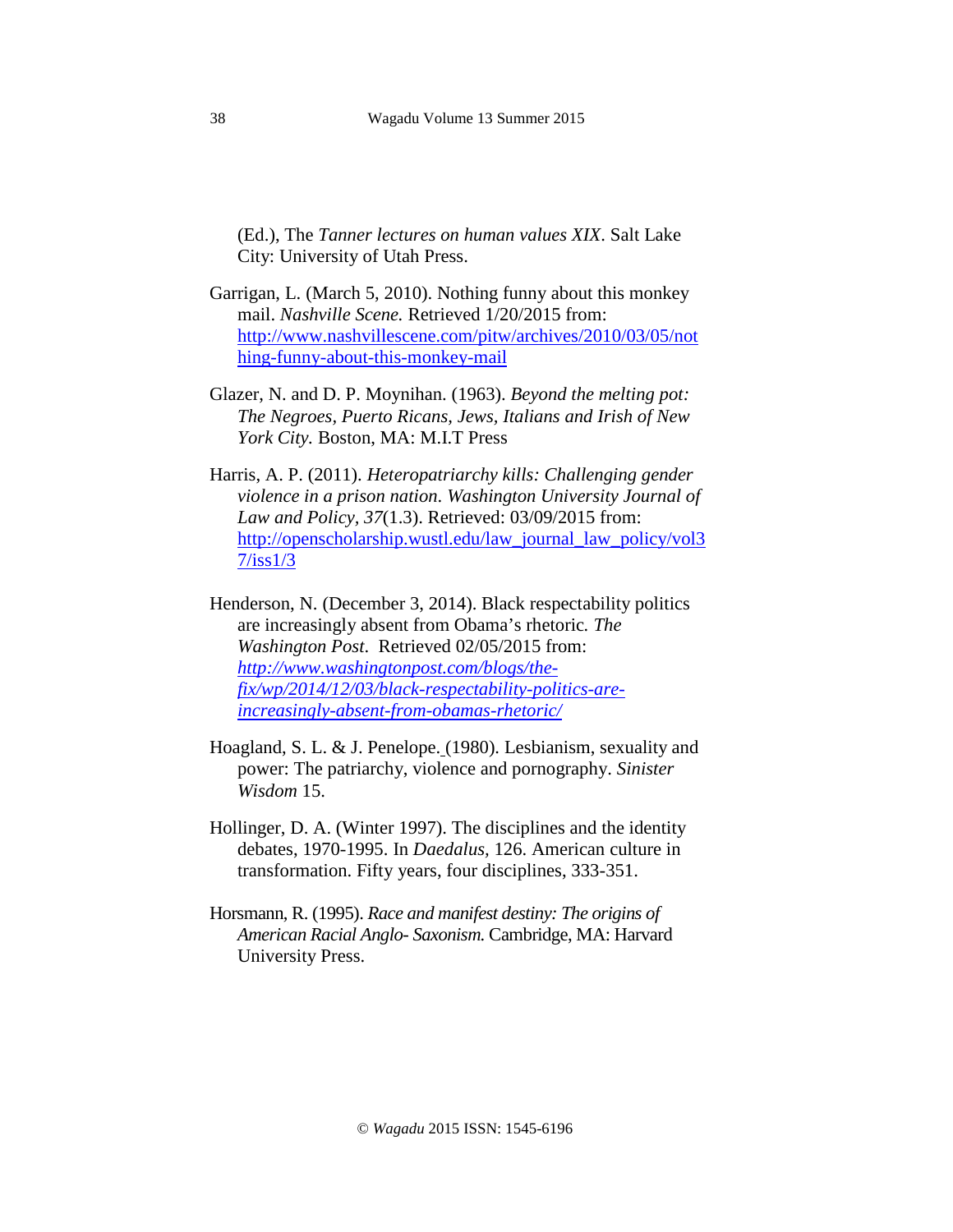- Kariam, R. (2011). America's border fence. *Congressional Quarterly Research, issues in race and ethnicity.* Washington, DC: Congressional Quarterly Press.
- Kim, E. (1993). Between black and white: An interview with Korean American community activist Bong Hwan Kim. In K. Aguilar-San Juan (Ed.), The *state of Asian America: Activism and resistance in the 1990's*. Boston: South End Press.
- Krehbiel, R. (18 August, 2011). Coburn sour on the economy. *Tulsa World.* Retrieved 1/20/2015 from: *[http://www.tulsaworld.com/news/article.aspx?subjected=336](http://www.tulsaworld.com/news/article.aspx?subjected=336&articleid=20110818_16_A14CUTLIN4971225) [&articleid=20110818\\_16\\_A14CUTLIN4971225](http://www.tulsaworld.com/news/article.aspx?subjected=336&articleid=20110818_16_A14CUTLIN4971225)*
- Linnaeus, C. (1735), *Systema naturea,* Sweden, Lugduni Batavorum (Haak). Retrieved: 05/03/2015 from: [http://www.biodiversitylibrary.org/item/15373#page/7/mode/](http://www.biodiversitylibrary.org/item/15373%23page/7/mode/)
- Martinez, E. (2010). Seeing more than black and white. In M. Andersen and C. Hill Collins (Eds.), *Race, class and gender: An anthology*. Belmont CA: Wadsworth.
- Matthews, C. (2010) Retrieved: 22/05/2015 from: *[http://www.realclearpolitics.com/video/2010/01/27/msnbcs\\_m](http://www.realclearpolitics.com/video/2010/01/27/msnbcs_matthews_on_obama_i_forgot_he_was_black_tonight.html) [atthews\\_on\\_obama\\_i\\_forgot\\_he\\_was\\_black\\_tonight.html](http://www.realclearpolitics.com/video/2010/01/27/msnbcs_matthews_on_obama_i_forgot_he_was_black_tonight.html)*
- Mitchell, C. (1992). *Western hemisphere immigration and the United States foreign policy.* College Park: Penn State University Press*.*
- Omi, M. and Winant, H. (2015). *Racial formation in the United States,* third edition. New York: Routledge.
- Prewitt, K. (2013). *What is your race? The census and the flawed efforts to classify Americans,* Princeton NJ: Princeton University Press.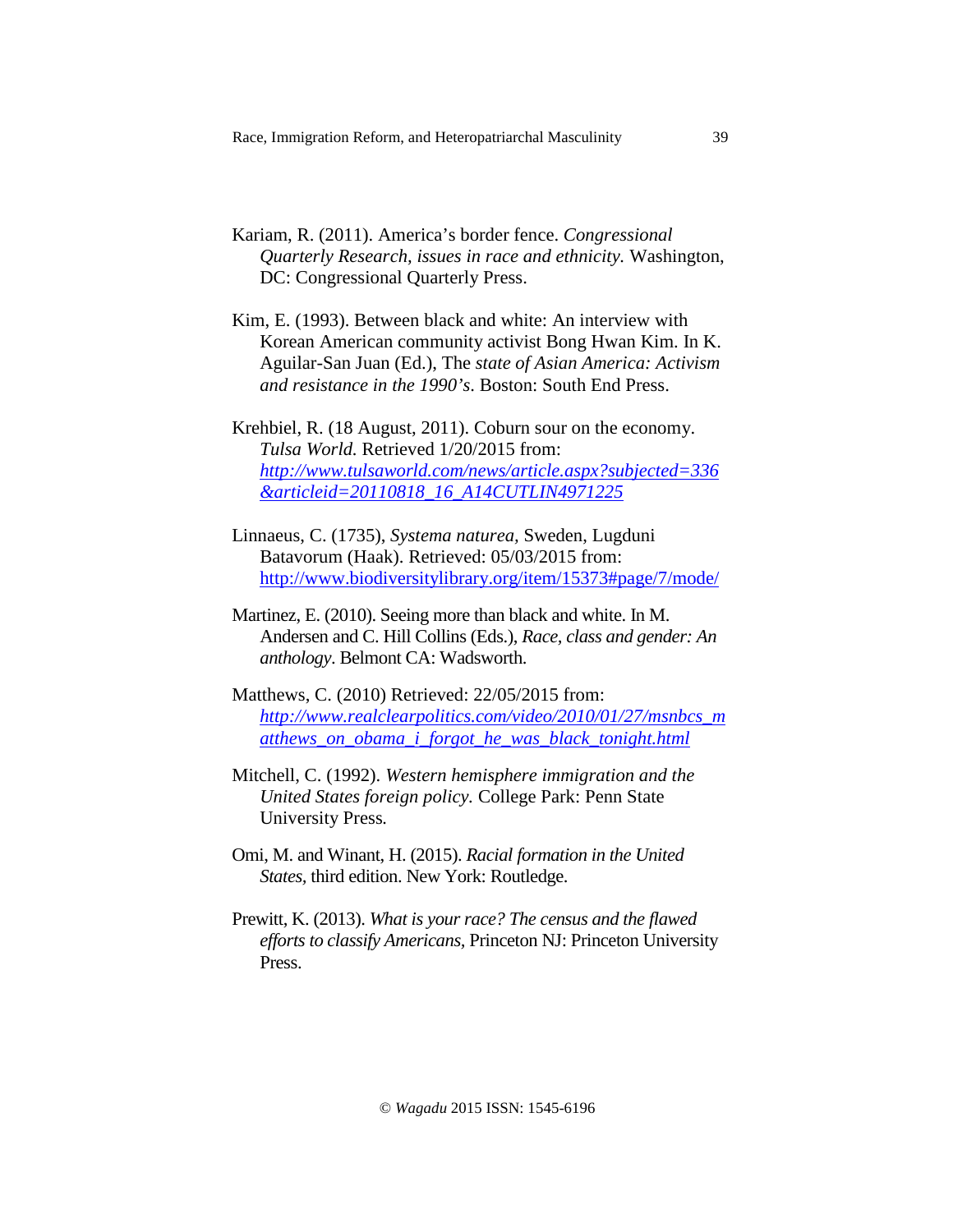- Remnick, D. (2014). Annals of the presidency: Going the distance. On and off the road with Barack Obama. *The New Yorker.*
- Schlesinger, A. (1991). The *disuniting of America: Reflections on a multicultural society.* New York: Whittle Books.
- Smith, A. (2008). Heteropatriarchy and the three pillars of white supremacy: Rethinking women of color organizing. Retrieved April 29, 2015 from:

[http://www.cpt.org/files/Undoing%20Racism%20-](http://www.cpt.org/files/Undoing%20Racism%20-%20Three%20Pillars%20-%20Smith.pdf) [%20Three%20Pillars%20-%20Smith.pdf](http://www.cpt.org/files/Undoing%20Racism%20-%20Three%20Pillars%20-%20Smith.pdf)

- Smith, R. C (2010). *Conservatism and racism and why in America they are the same*. Albany: SUNY Press.
- Spitzer, R.J. (November 18, 2014). Obama's executive orders: Can we talk? *Huffington Post.* Retrieved 1/20/2015 from: [http://www.huffingtonpost.com/robert-j-spitzer/obamas](http://www.huffingtonpost.com/robert-j-spitzer/obamas-executive-orders-c_b_6167636.html)[executive-orders-c\\_b\\_6167636.html](http://www.huffingtonpost.com/robert-j-spitzer/obamas-executive-orders-c_b_6167636.html)
- Sue, D. W., C.M. Capodilupo, & A. M.B. Holder. (2008). Racial microaggression in the life of experience of Black Americans. *Professional Psychology: Research and Practice*, 39, 329-336.
- Visconti, M. (November 19, 2014). Ask the white guy: Should President Obama and AG Holder ask for calm in Ferguson*? DiversityInc.* Retrieved 12/03/2015 from: [http://www.diversityinc.com/ask-the-white-guy/ask-white](http://www.diversityinc.com/ask-the-white-guy/ask-white-guy-president-obama-ag-holder-ask-calm-ferguson/)[guy-president-obama-ag-holder-ask-calm-ferguson/](http://www.diversityinc.com/ask-the-white-guy/ask-white-guy-president-obama-ag-holder-ask-calm-ferguson/)
- West, C. (1994). *Race matters*. New York: Vintage Books.
- Wu, F. H. (2002). *Yellow: Race in America beyond black and white*. New York: Basic Books.